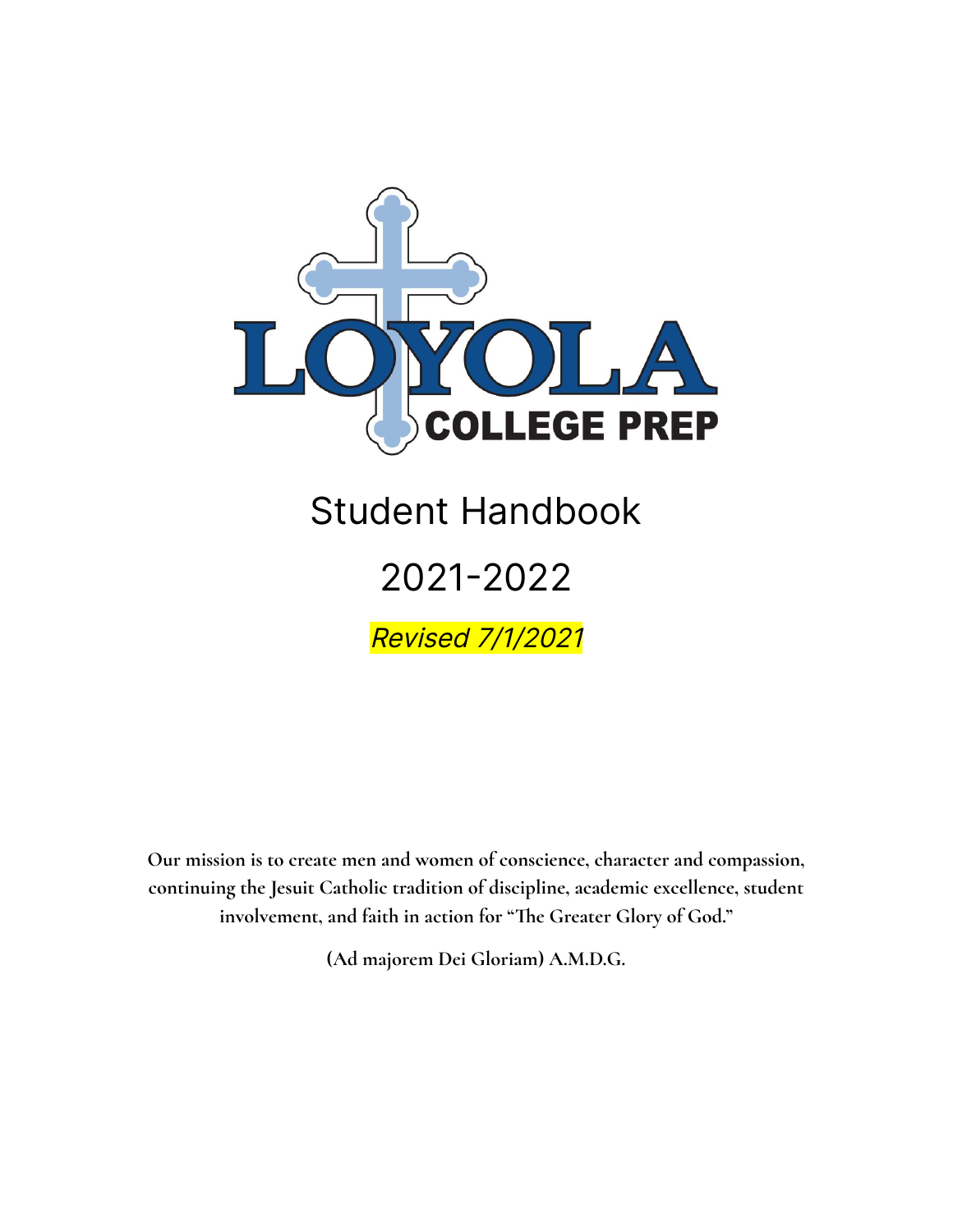Loyola College Prep's primary goal is the total education of the student. The school believes it can attain that goal only within a highly disciplined environment. Therefore, Loyola College Prep has developed a Behavior Policy designed to provide for the orderly growth and development of the individual student and to promote faith, health and safety of all.

Students must behave in a manner consistent with their status as members of the Loyola College Prep community at school, at school-sponsored events, and at all times. Students conduct, therefore must contribute to:

- meeting the personal and academic needs of the student as well as those of their classmates,
- advancing the educational process in general and
- supporting the good name, reputation and integrity of Loyola College Prep.

#### **SPECIAL NOTE:**

It is neither the province nor the desire of Loyola College Prep to prescribe what limits of freedom parents may specify for their sons' and daughters' behavior. Nevertheless, there are times and places in which the behavior of students reflects on Loyola College Prep and the school's policy will be administered judicially and rigorously by the school administration. **Loyola College Prep follows the tenets of the Roman Catholic Church and the edicts set forth by the Diocese of Shreveport. All students, faculty, and staff will stand for the Pledge of Allegiance, national anthem, prayer, and mission statement.**

A Loyola College Prep student's interests are best served by cooperative relationships among the student, his parents, his teachers and the school's administrators. The regulations and procedures set forth in this handbook are designed to serve the student's interests and to facilitate a spirit of cooperation. At times, however, disagreements may arise between a student's parents and the school concerning application of school regulations. In such instances, reasonable efforts are made to resolve the disputed issues. If cooperative efforts fail and an impasse results, the school reserves the right to require the parents to withdraw from the working partnership.

As new and unusual situations may arise, the principal will have the authority to make decisions in whatever circumstances the handbook rules do not precisely apply. **Students** who show continued disregard for the rules and regulations of Loyola College Prep after repeated attempts to correct their behavior may be subject to additional disciplinary action not specifically outlined in the handbook. Further, should unforeseen circumstances require it, the principal of Loyola College Prep reserves the right to amend this handbook.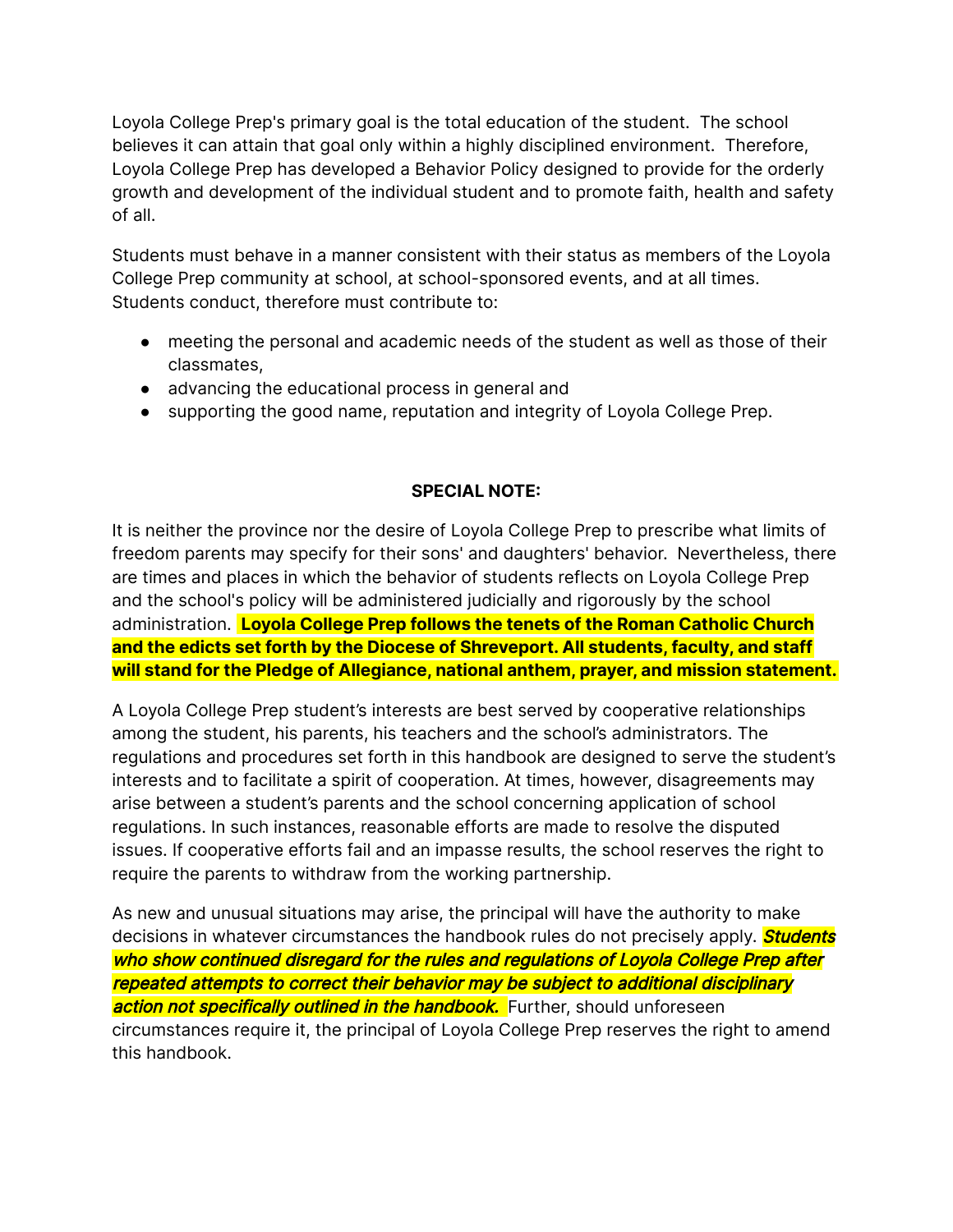**Short Form: Be here, on time, dressed your best,**

**acting honorably, and ready to give your best effort.**

### **"BE HERE"**

#### **Attendance**

\*\*NOTE: These attendance requirements/regulations are for "normal" school year procedures. For COVID attendance policies, please see the Appendix at the end of the handbook.

Louisiana requires students to attend school for a certain number of days to be promoted to the next grade and earn credit for a course. Under the law, students must attend school from age 7 to 18 or until they graduate from high school. Students are required to attend school regularly and must attend a minimum number of days per semester to earn credit and be eligible for promotion to the next grade.

When a student misses school, his/her absence falls under one of the following categories:

- **Exempted and Excused**: The student is allowed to make up the missed work and the absence is not counted against the attendance requirement. Examples are extended illness documented by a doctor or to celebrate religious holidays. There is no limit to these absences.
- **Non-Exempted and Excused (Parent Note)**: The student is allowed to make up the missed work but the absence is counted against the attendance requirement. An example is personal or family illness documented by a parent's note. The number of non-exempt and excused absences allowed per semester is **four**. Any parent notes submitted for illness beyond this threshold are subject to administrative approval. Students absent more than three consecutive days due to illness will be required to submit <sup>a</sup> doctor's note in order to return to classes.
- **Unexcused**: The student is not allowed to make up the missed work for full credit and the absence is counted against the attendance requirement. An unexcused absence is one in which the student is absent without an approved reason or simply as a matter of convenience to himself (herself) or his (her) family (e.g. out-of-town trips, work, getting a haircut or a driver's license, etc.). The student must make up the time and assignments missed during the absence, but will only receive 80% credit for the assignment. **Louisiana Dept of Education regulations state that students with excessive unexcused absences may not receive credit.**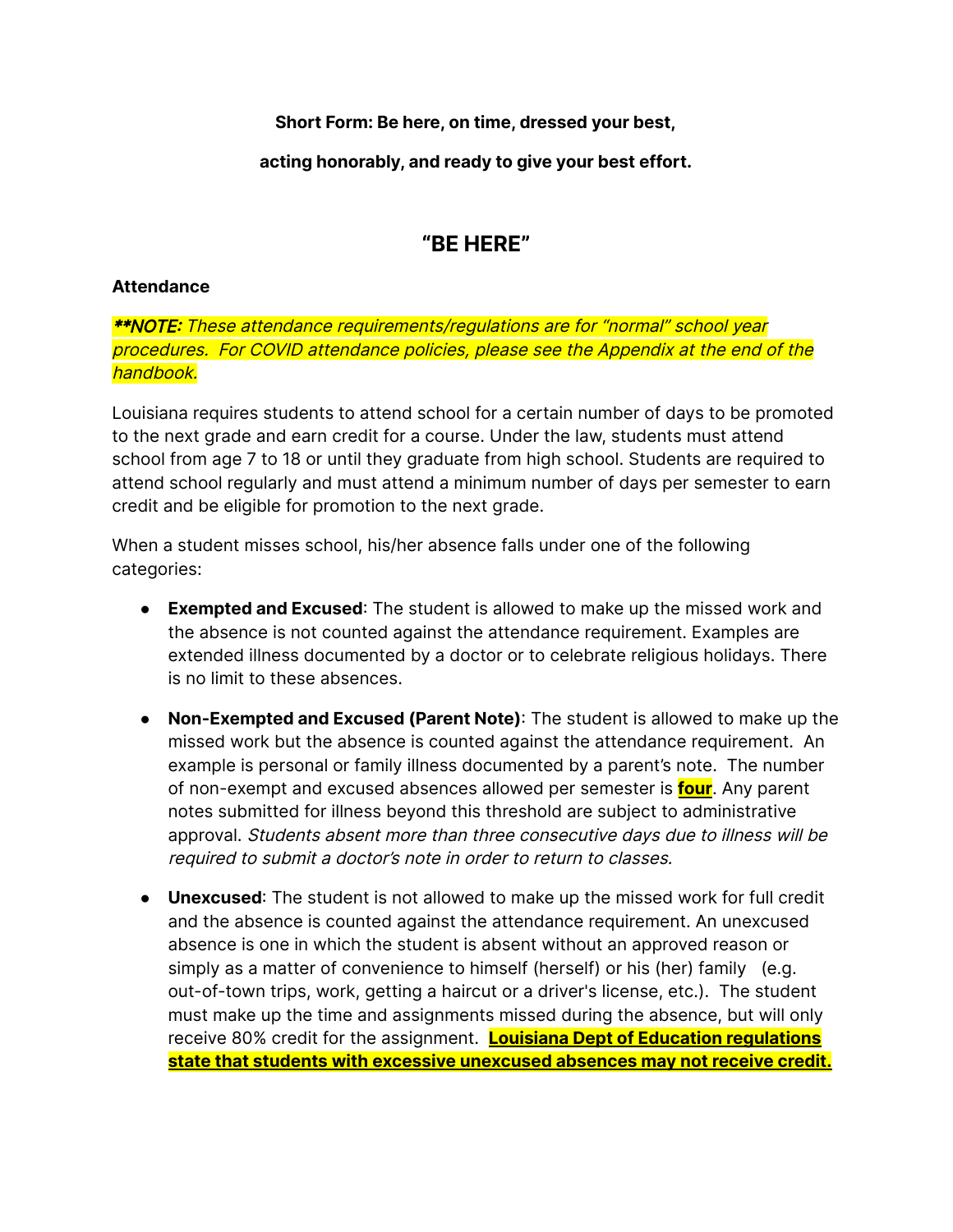- **Suspensions**: The student is allowed to make up the missed work for 65% credit, but the absence is counted against the attendance requirement.
- **Educational Absences**: An educational absence is one in which the student is absent from regular classes to participate in a school sponsored activity. Such absences are not counted as days absent from school, but the student must make up whatever assignments are missed.
- **College Visitation**: In order to prevent student absences from school, students and their parents should begin early in making college plans and campus visitation. Students should try to plan college visits for times when Loyola College Prep is not in session. Junior and Senior students will be allowed two days only for college visitation. It is recommended that these visits take place before the fourth nine-week grading period.
- **Extended Absence**: A student absent for an extended period must present a doctor's certificate to the Principal before the student will be readmitted to class. Before being readmitted to school, a student who has been absent 6 days or more in a semester will be required to meet with the Principal.

Absences are accumulated by semester and all absences are posted to students' attendance record. Unexcused absences in any class period exceeding four per semester may result in a student not receiving academic credit for that class. Only educational absences, a death in the family, professional medical or dental appointments, or illness in which a student turns in a doctor's note are not included in the six days allowed per semester.

Absences due to illness in which a parent note is provided are excused and all missed work can be made up for 100% credit, but will be included in the four days. After the 4th parent note in one semester, the absence will be unexcused, and the student will not receive more than 80% credit for his/her makeup work.

In order for any other anticipated personal absence to be excused, it must be cleared with the Principal two days or more in advance in writing. These absences are counted as days absent from school and are subject to the four-day per semester rule.

#### **Decisions for a personal absence to be excused will be granted by the Principal who will determine if the absence requires the student to make up lost time or other appropriate action. A parent note does not automatically result in an excused absence.**

Absences that are not cleared in advance, or if the student is absent (or checks out) for an unjustifiable reason or simply as a matter of convenience to self or family may be counted as UNEXCUSED. For example, any absence such as out of town trips, work,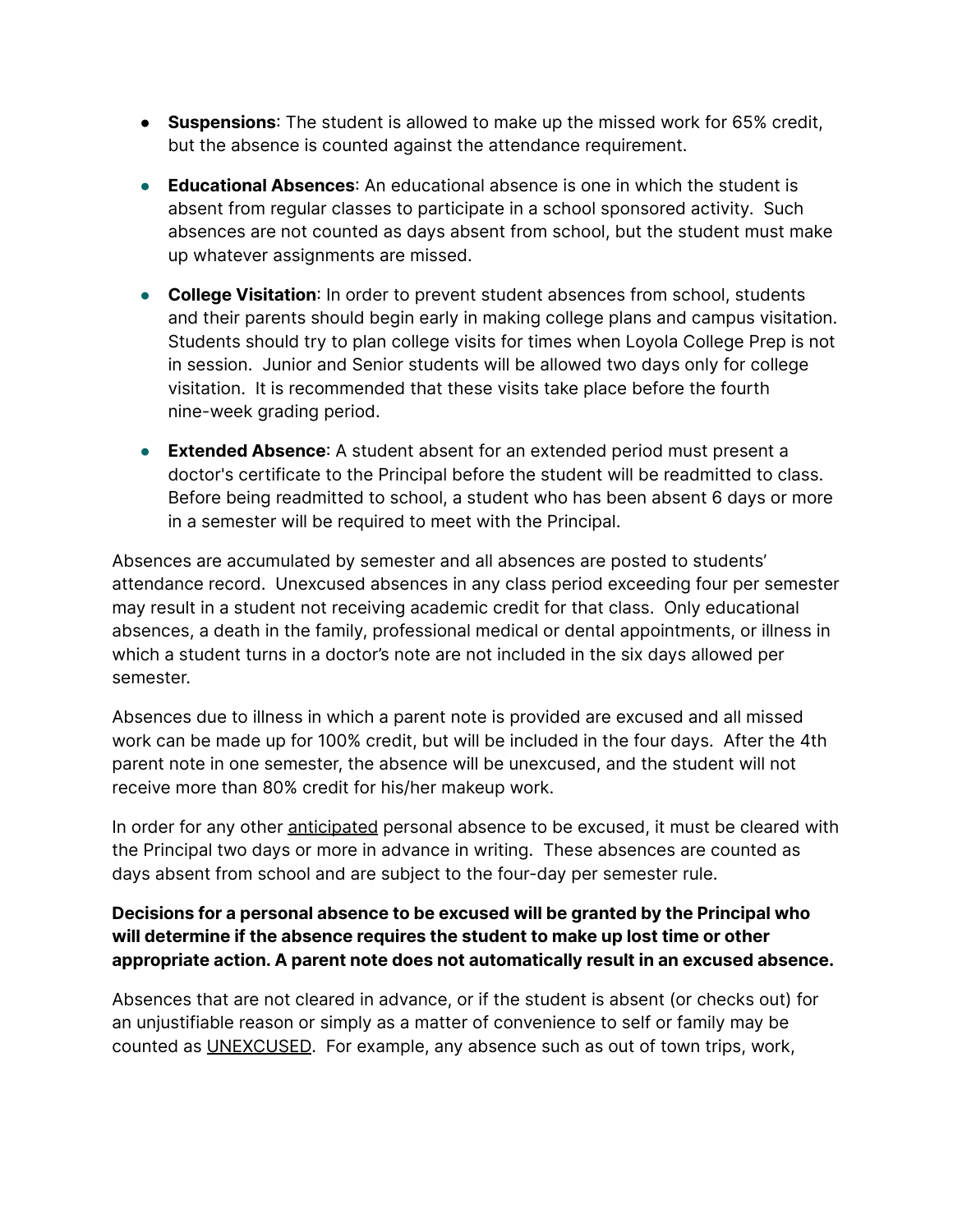physicals for sports teams, haircut appointments, senior pictures, etc. An absence or dismissal just before the start of a school holiday is also considered unexcused.

**Administration considers the circumstances of the absence to determine action taken for the absence. The student receiving an unexcused absence (or one without a parent note or doctor's note) will not receive full credit for makeup work, regardless of when it is turned in. The student will begin with 80% credit.**

The school does not concede to parents the right to alter the school calendar for personal convenience.

According to Louisiana's Compulsory Attendance law, "If a student is less than eighteen years of age and is habitually absent or tardy..., the Department of Public Safety and Corrections may, upon notification from the school board, deny or suspend the driver's permit or license of the student."

#### **Procedure for Handling Absences**

- The school's administrative assistant records all attendance.. **All absences should be reported to the office.** A student's parent is to notify the school as early as possible on the day of the student's absence by calling the school's main number (221-2675) after 8 a.m. **The student is responsible for securing a signed note from a parent describing the reason for the absence and must present the note to the Office before the student may return to class. Parent and/or doctor's notes must be turned in when the student returns to school. Notes will not be accepted after the fact.**
- On the day a student is absent for other than an Education Absence (see definition below), the student may neither attend nor participate in an athletic event, practice, or extracurricular school activities without permission of the Principal or the Assistant Principal. If the absence is on a Friday, this rule applies through the entire weekend.
- Students must be in school more than half of the school day in order to attend or participate in extracurricular school activities. Corrective action will be taken with any student violating this policy.
- Forging a parent's or guardian's name on a note, altering a note in any way, making (or having someone else make) a phone call in which the caller falsely claims to be a parent or guardian, are all illegal and dishonest. Such activities will be dealt with accordingly. Moreover, notes written by parents giving false reasons for absences are dishonest. Corrective action will be taken with any student violating this policy.
- **● When a student is absent for any reason whatsoever, beyond the 4th day of a class (per semester), the student may receive an "F" in that class. The student will be required to make up credit for the failed class in summer school. The Administration will hear appeals from students and their parents for reinstatement of credit.**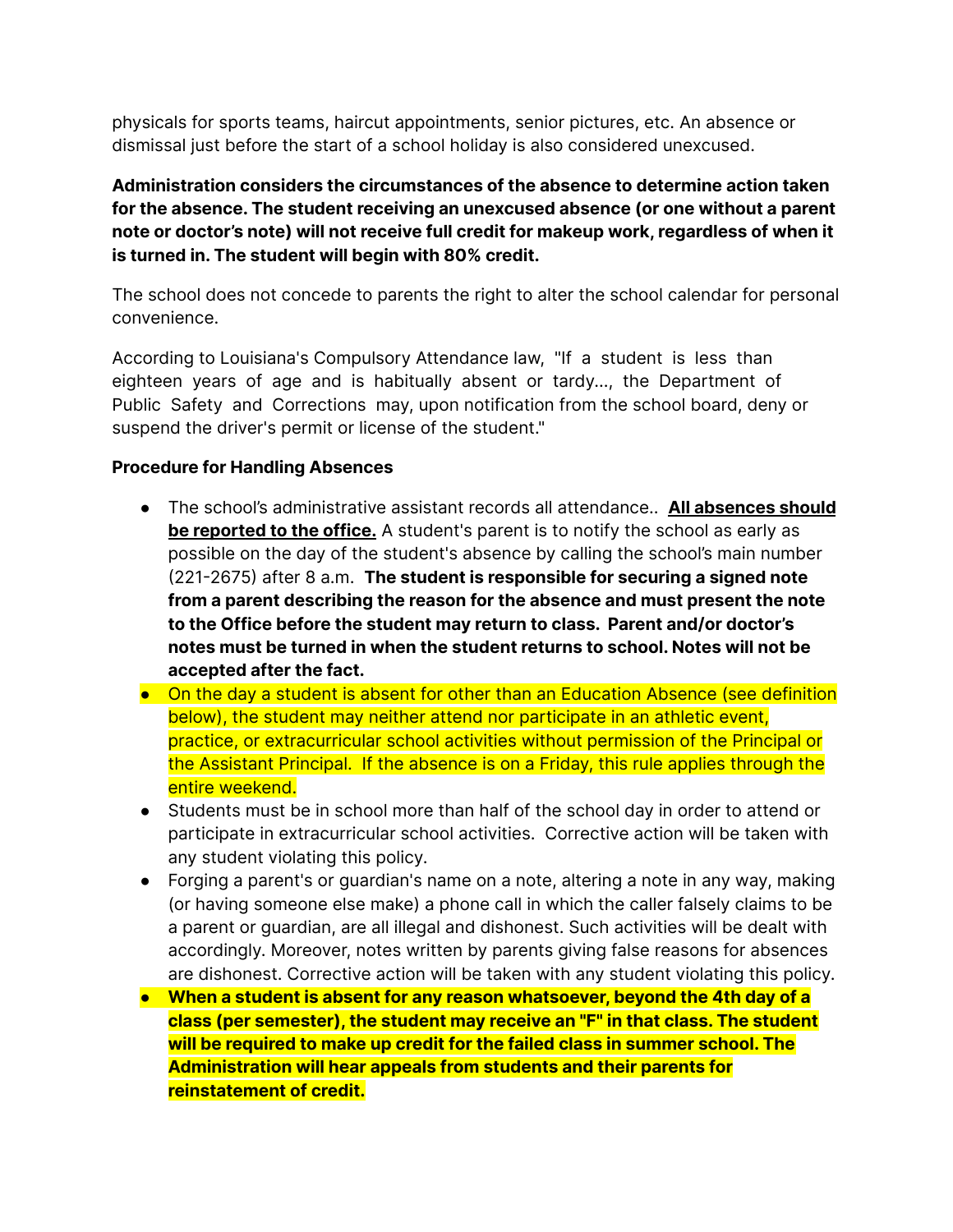**Checking Out During the School Day:** Any off campus appointments for students (with doctors, dentists, etc.) should be scheduled for times outside of school hours. Check-outs from school may be pre-arranged only if a parent has sent a signed note to the administrative assistant prior to the beginning of the school day. Any student who becomes ill during the school day must report to the school office. In no case will a student be allowed to leave school without the permission of the Administration, plus that of a parent. All absences due to checking in or checking out still require written documentation in the form of a parent note/doctor's note and count against the "four absence" rule. Please note - check-outs due to medical, dental, or other professional appointments will remain as unexcused until documentation is provided to the office.

Attendance at Mass is a foundational piece of spiritual formation, which is a critical part of a Loyola education. See "Liturgy" section of the handbook for the specified Mass attendance/participation requirements.

Attendance at school grade-level retreats is mandatory. Absence from a retreat will require documentation from a doctor or the prior approval of the principal. Students who miss a retreat will be required to make up the day in a manner prescribed by the Administration.

#### **Leaving Campus**

To teach responsibility and adhere to safety protocol, students will not be allowed to leave campus to go to their vehicle.

#### **Makeup Work**

Whether excused, unexcused, or educational absence, students are held responsible for any and all material covered or work completed in class. It is the responsibility of the individual student upon his/her return to school to see his/her teachers to make arrangements for completing work missed. For excused and educational absences, students will be allowed to make up any work missed and will be given full credit. **For unexcused absences, a student must make up any work missed (including tests) but will only receive 80% of the grade earned. Students may be given an alternate form of the test or assignment to be made up.**

Students have as many days to make up any assigned work as they are consecutively absent. Lack of cooperation on the part of the student in making up the work or tests in a timely manner may result in a grade of F for the missing work or test. Students who are absent on the day a major project or paper is due for a class must make arrangements to have the project or paper delivered to the teacher that day. Students missing exams should schedule make up exams with the Academic Assistant Principal. Incomplete grades at the end of the marking period have one week to be made up, unless special permission is granted by the Academic Assistant Principal.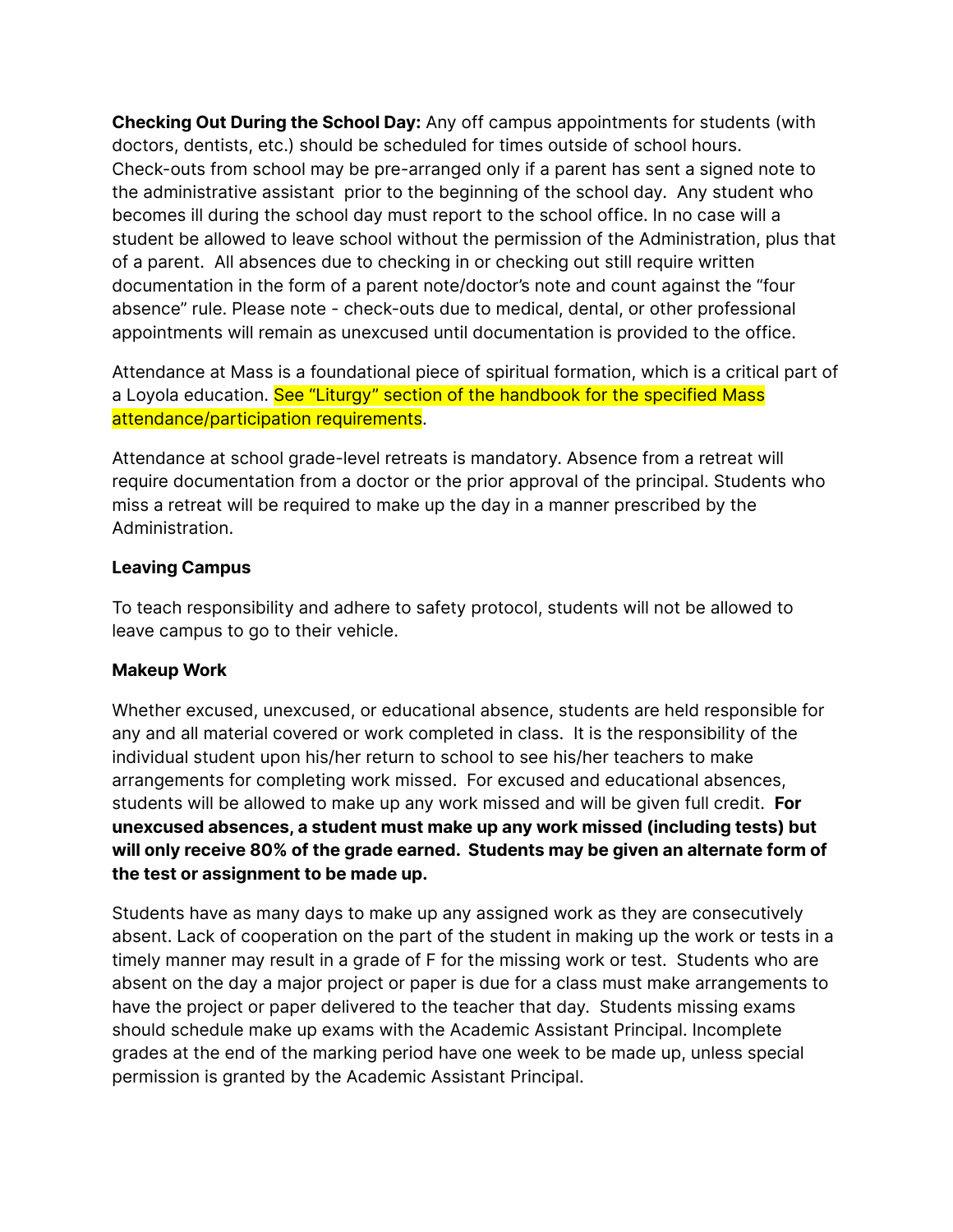#### **Semester Exam Absence**

Students who are absent on Exam Days will be required to make up the missed exams following the conclusion of all regularly scheduled exams; A doctor's note is required in order to make-up a missed exam. An alternate version of the exam may be used. No exams will be administered early.

#### **Truancy**

Any student who is away from school without a valid excuse, or without parent/guardian consent, or who skips an individual class without an excuse or parental consent is considered truant. This also applies to students who do not follow the school's sign-out procedure. Students who are truant will not receive credit for the work/tests they have missed. Each case differs, but the following are the penalties ordinarily assigned for truancy:

- FIRST OFFENSE: Suspension.
- SECOND OFFENSE: Suspension, parent conference, and probation.
- THIRD OFFENSE: Liable for expulsion.

Each case will be handled on its own details, with penalties being stiffer for students with other discipline issues.

#### **Liturgy and Retreats**

Liturgy is an important part of the student's formation and the Catholic culture of Loyola College Prep. Liturgical celebrations include but are not limited to, the mass, the recitation of the Rosary, penance services, the praying of the Stations of the Cross, adoration, etc. Students are required to participate in all liturgies scheduled by the school. Thus, a student may not check out for a period of one hour prior to the liturgy that is scheduled through the conclusion of that liturgy.

Attendance at - and participation in - liturgies will be directly tied to a student's religion grade. College visits should be scheduled when liturgies are not scheduled. Scheduled sporting events for Loyola teams or school related activities will be considered excused. Each unexcused absence for a liturgical celebration will result in a reduction in that student's participation grade in religion. All decisions as to excused absences will be made by administration.

All students are required to participate in liturgical celebrations they attend. This participation includes kneeling, sitting, standing, remaining silent at the appropriate times, responding, singing and other traditional means of participating in the liturgy or as required by administration.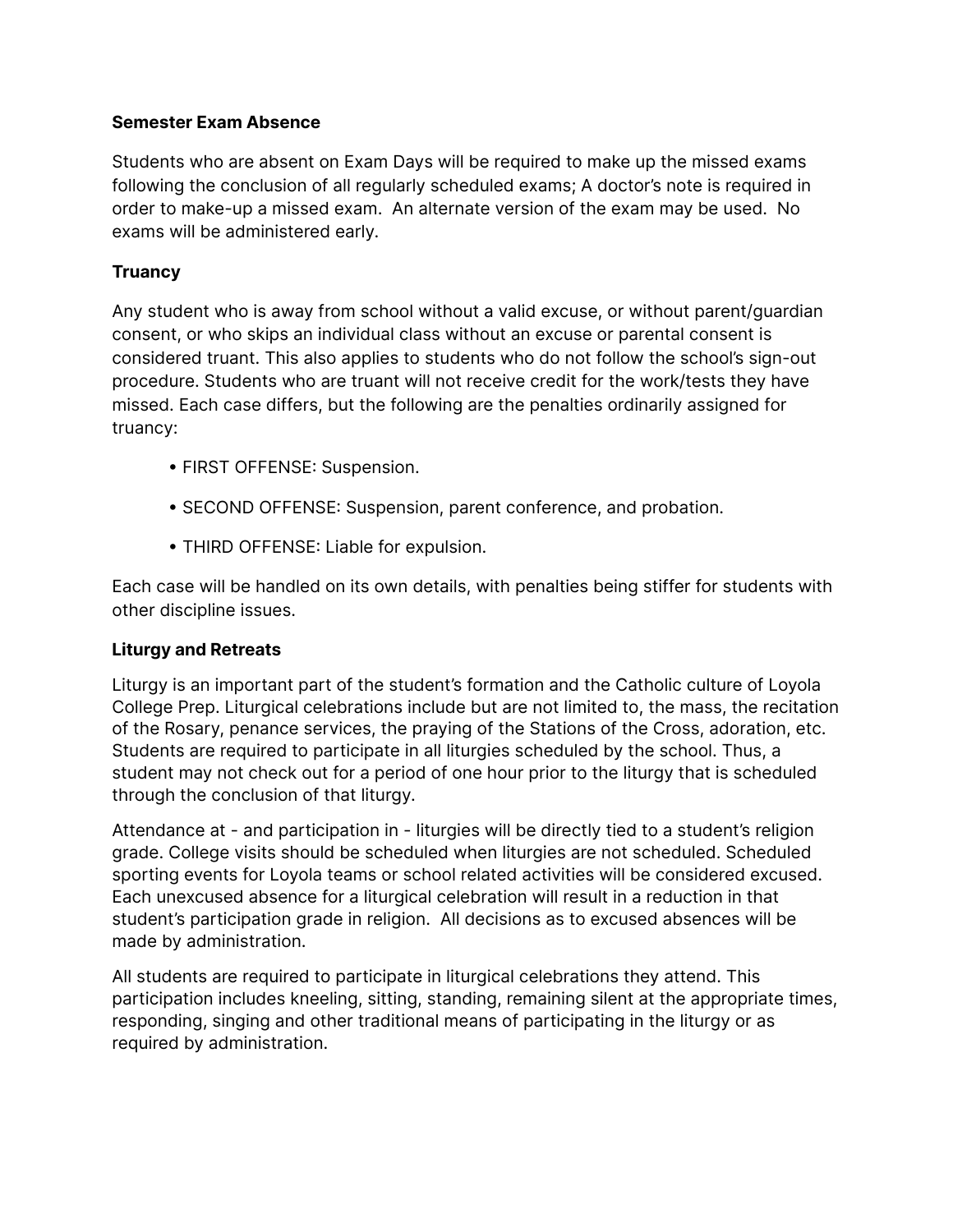Retreats are also a means of formation as well as a way for students to bond with their classmates and faculty. Sharing within the spiritual environment provided, away from the regular workings of the school day, often fosters many positive results.

Attendance at the yearly retreat is mandatory. Failure to attend will result in a reduction in one's Religion grade for that semester and the need to make up the retreat on a weekend announced by the school administration. If you have a valid excuse from a doctor for the original retreat date, have had a death in the family, or are participating in an LCP sponsored event previously excused by administration, you must make up the retreat on a day set by administration.

A fee of \$100.00 will be due for such make up retreat to provide for the costs of the additional retreat day. College visits are not to be scheduled on a retreat day and are not an excused absence.

Late arrivals or early check out from the original or make-up retreat will result in a fine and a reduction in the student's religion grade.

# **"ON TIME"**

#### **Recording Absences and Tardiness**

Students must be on time for every class. **There are no excused tardies.** Any student tardy for ANY period class of the day must report directly to the Office to receive an admit slip. Students shall be in their seats or assigned places when the tardy bell rings. This practice preserves instructional time and is necessary for maintaining an orderly environment. Missing more than half of a class due to tardiness results in a recorded absence.

The consequences for tardies are listed in the chart below. Please note Penance Hall must be served on the day assigned or the following weekday promptly at 7:00 AM or 2:30 PM that afternoon. Failure to do so will result in the loss of extracurricular activities, practices, and/or games until requirements are fulfilled.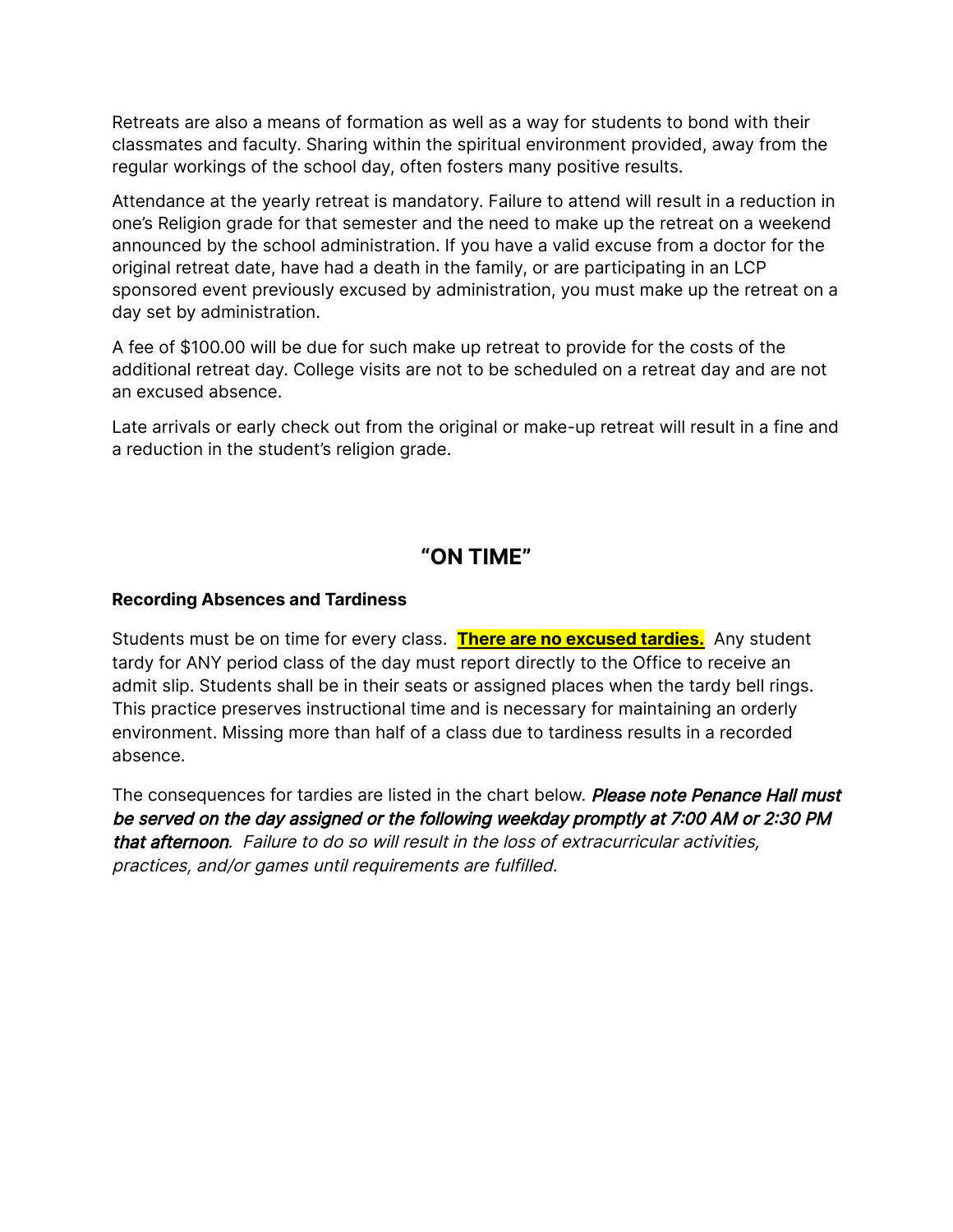| Number of<br><b>Tardies</b> | Consequence                                                                                         |
|-----------------------------|-----------------------------------------------------------------------------------------------------|
| 3                           | Warning                                                                                             |
|                             | Penance Hall (PH)                                                                                   |
| 5                           |                                                                                                     |
| 6                           |                                                                                                     |
| $7 +$                       | <b>Parent Conference with</b><br><b>Administration to Discuss</b><br><b>Additional Consequences</b> |

#### \*Other consequences, including but not limited to exclusion from participation in athletic practices and games may be employed by the Administration in the event of persistent tardiness.

Accumulated tardies will reset at the end of each semester.

# **"DRESSED YOUR BEST"**

#### **Student ID Badges**

The purpose of this policy is to ensure safety and security on the Loyola College Prep campus. Student Identification badges will be provided to every student. Just as a driver's license authorizes driving a vehicle, a student ID card authorizes a student to be on campus. EVERY student must wear **HIS/HER OWN** ID card at all times while on school grounds. Identification of staff and students is a safety issue and will not be compromised when it comes to safety of students and staff. ID cards help us in identifying students as well as trespassers; they also allows students, faculty, and guests access to the locked exterior doors of the buildings on campus

- 1. **All students must wear their IDs in order to**:
	- a. Be in class
	- b. Move between classes and to the restroom
	- c. Buy lunch
	- d. Borrow library books
	- e. Be on campus before or after school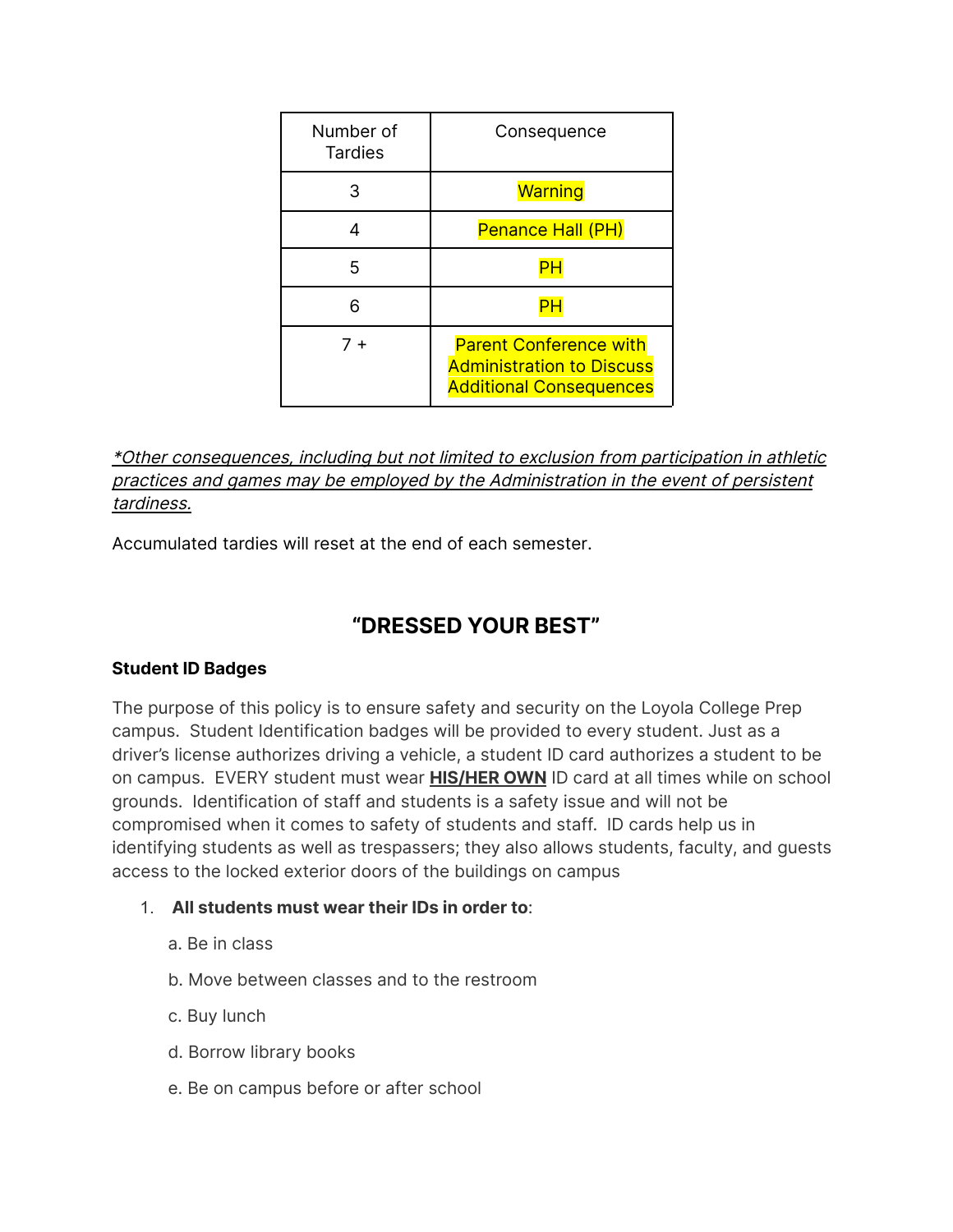#### 2. **The ID Card must be worn on a lanyard hanging from their neck or a retractable/pulley ID holder attached at the collar or pocket.**

a. School IDs can not be worn on a shirtsleeve, pants, outside of pockets, under a coat/jacket or at the bottom of their shirt. **IDs are NOT to be attached to backpacks.**

b. If a student is wearing a jacket, the lanyard must be on the outside of the jacket and visible.

c. The front and back of the ID Card must remain plain and free of stickers, markings, other photos, etc.

d. Lost, stolen, altered, damaged, and defaced IDs must be replaced IMMEDIATELY through the Loyola office.

f. Cost for replacement is \$20.00 for a new ID.

g. Students are excused from wearing IDs during classes where they present a hazard to student safety. They should be properly secured during this time.

3. Temporary/sticker IDs may be purchased in the morning before school for \$2.00. A student without his/her permanent ID or a temporary ID will have to stay for PH. A student with 3 offenses without his/her permanent ID or a temporary ID will have to serve an after school penance hall.

4. **Teachers will do an ID check at the beginning of each class period each day. Any student who is not wearing his/her ID will be sent to the office for disciplinary action. STUDENTS WHO ARE FOUND WEARING/BORROWING SOMEONE ELSE'S ID WILL BE SUBJECT TO DISCIPLINARY ACTION.**

#### **Uniform & Personal Appearance**

Students are expected to be well-groomed and neatly dressed. The uniform should be worn properly at all times during the school day.

The school uniform should be purchased at Shreveport Gymnastics, 4727 Line Avenue, telephone: 869-1206. The school also has a uniform closet located in the Anderson Building.

Any type of boot, and high-top or three-quarter top shoes, Toms, and sandals are forbidden (unless designated by the Administration, sandals must be closed heeled or have a heel strap). Tennis shoes may be worn during the first and fourth quarters with shorts and skirts only. Tennis shoes must be in good repair and tied at all times.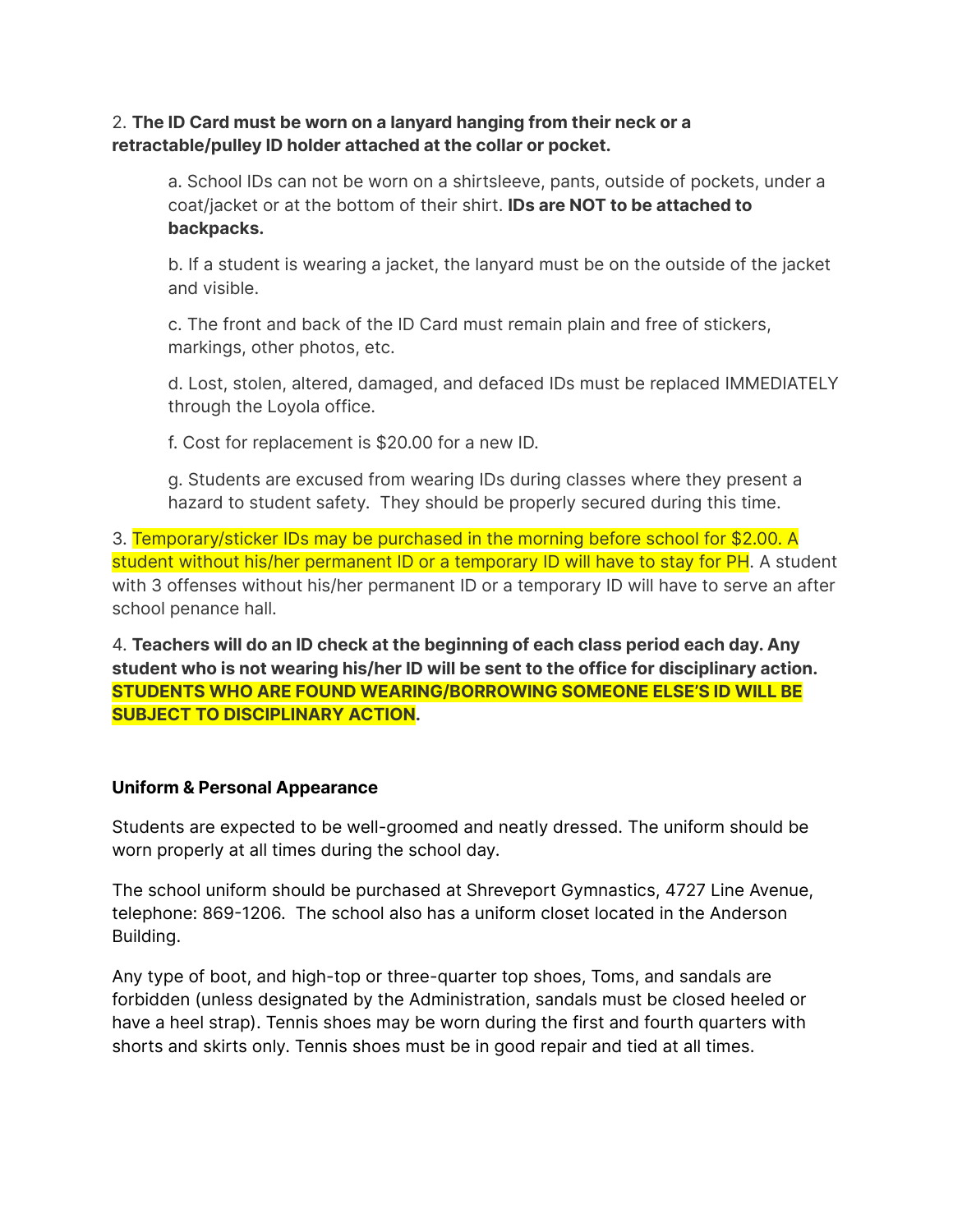#### **MALES**

- **●** Uniform khaki pants only, not white or gold.
- $\bullet$  Uniform khaki shorts, not white or gold (1<sup>st</sup> and 4<sup>th</sup> nine weeks only). Cargo shorts, fishing shorts or Dickies are not allowed.
- Light blue or white oxford cloth, button-down collar, short or long sleeve
- Navy or white polo shirt with LCP logo may be worn ( $1<sup>st</sup>$  and  $4<sup>th</sup>$  9 weeks only), but it must be tucked in.
- Rainboots/duck boots will only be allowed on days of inclement weather. Rain jackets may be worn during inclement weather but must be navy, gray or black in color. It is not necessary for these items to have the Loyola logo.
- Tennis shoes may be worn with shorts during the 1<sup>st</sup> and  $4<sup>th</sup>$  quarters only. All shoes must be in good repair and laces are to be tied.
- 2nd and 3rd 9 weeks students may not wear tennis shoes; loafers or other appropriate footwear may be worn. Boots are not allowed at any time.
- Socks must be worn at all times. Socks should be a solid white, black, navy, or grey color; socks with patterns or designs may be worn on casual Friday only.
- Belts must be worn with shorts and pants.
- Standard Loyola school tie and navy blazer with emblem properly attached must be worn during the second and third nine weeks. Student-earned letter sweater/jacket may be worn in place of the blazer.
- Hair is to be kept neat, clean and combed. The length must not extend beyond the top of the collar, nor fall below the eyebrows. If a student is instructed to have his hair cut he is not to return to school until it has been done. All absences during such time will be considered unexcused. Headbands are not permitted. Exaggerated styles, specifically color or excessive use of gels or sprays, are not permitted. All male students must be clean-shaven. Neither hair nor sideburns shall extend beyond the mid-ear level. Male students are not to wear earrings to school or school functions. No hats or caps are to be worn by male students on campus during school hours.

#### **FEMALES**

- **●** White, navy, columbia uniform skirt. Hems should not be shorter than 3" above knee in front and in back. Shorts should be worn under skirts. Failing to meet this length requirement will result in the parent being contacted with an option to bring a new skirt or to remove the hem from the existing skirt, or sending the student home. It is the expectation of the Administration that parents will assist the school in helping promote proper skirt lengths. **Skirt waists should not be rolled.**
- **●** Uniform khaki shorts (first and fourth nine weeks only) hemmed no more than 3 inches above the knee.
- Uniform khaki pants.
- **●** Light blue or white oxford cloth, button-down collar, short or long sleeve.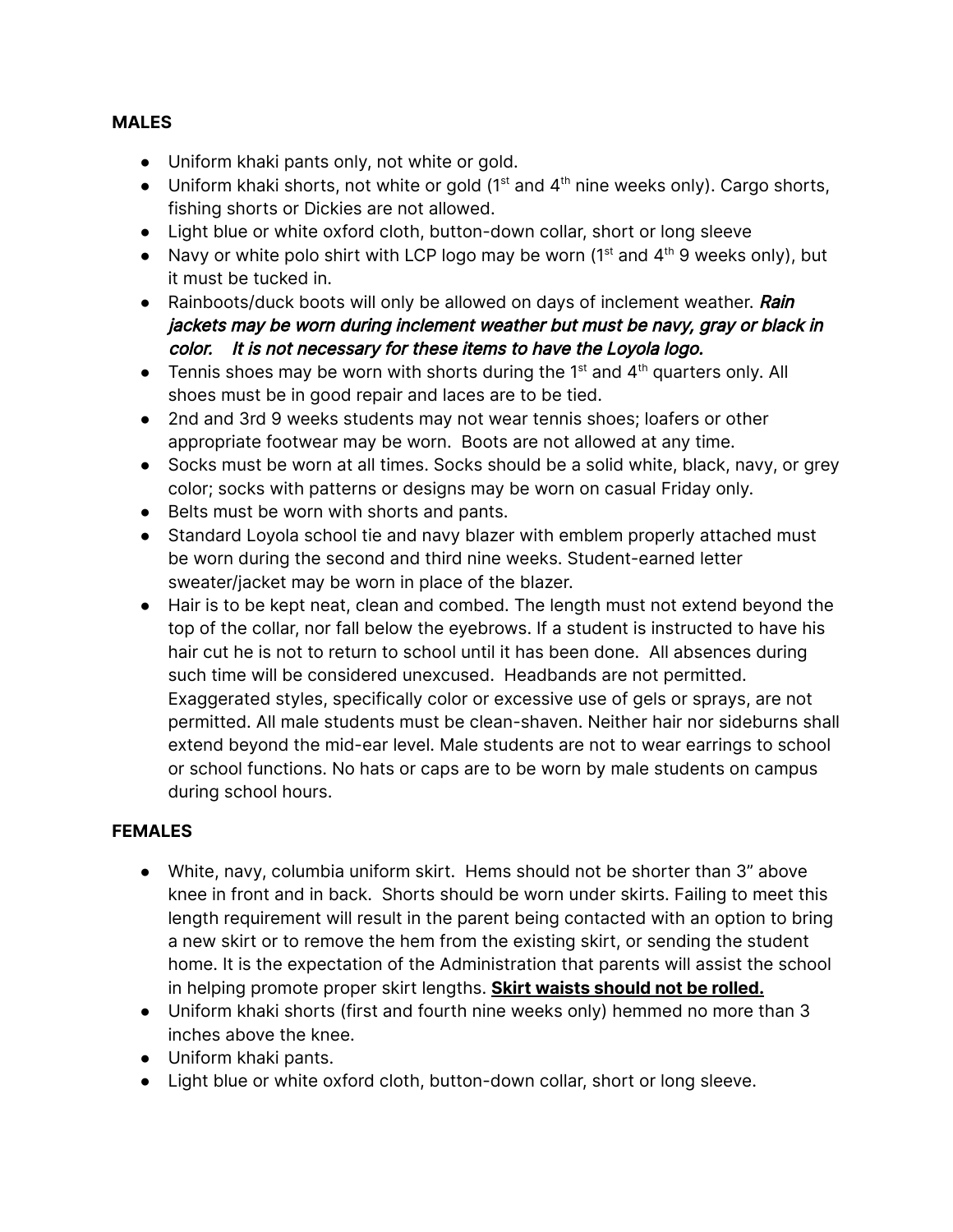- Navy or white polo shirt with LCP logo may be worn ( $1<sup>st</sup>$  and  $4<sup>th</sup>$  9 weeks only), but it must be tucked in.
- Rainboots/duck boots will only be allowed on days of inclement weather. Rain jackets may be worn during inclement weather but must be navy, gray or black in color. It is not necessary for these items to have the Loyola logo.
- Tennis shoes may be worn with shorts during  $1<sup>st</sup>$  and  $4<sup>th</sup>$  quarters only. All shoes must be in good repair and laces are to be tied.
- 2nd and 3rd 9 weeks students may not wear tennis shoes; loafers or other appropriate footwear may be worn. Boots are not allowed at any time.
- Socks must be worn at all times. Socks should be a solid white, black, navy, or grey color; socks with patterns or designs may be worn on casual Friday only.
- Standard Loyola school tie and navy blazer with emblem properly attached must be worn in second and third nine weeks. Student-earned letter sweater/jacket may be worn in place of the blazer.
- No hats or caps are to be worn by female students on campus during school hours.
- Jewelry should be modest in size and quantity. Only visible piercings allowed are for earrings.

#### **MALES & FEMALES**

- Student ID access badges must be visible at all times on campus. In the event the ID badge is lost or becomes inoperable the office is to be notified immediately. Replacement cost is \$20.00.
- During the 2nd and 3rd nine weeks, blazers are to be worn in the building at all times unless otherwise directed by a teacher or the administration.
- No visible tattoos (permanent or temporary) or skin branding, ear lobe spacers, or contact lens alterations.
- All hats are to be worn correctly, when allowed by the Administration.
- If t-shirts are worn under uniform shirts, they must be solid white only -- undershirt sleeves may not hang out below blue oxford cloth shirt sleeve.
- All shoes designed with lace eyelets must have shoe strings.
- All Fridays (unless specified otherwise) shall be Casual Fridays. All students will be allowed to wear Loyola tshirts/spirit wear with uniform bottoms. Students may also wear printed socks or socks with designs. However, on occasions when Mass is on a Friday, proper uniform must be worn. Casual Fridays are the only days that hoodies may be worn. Hoodies must be Loyola apparel.
- ●
- Official navy LCP sweaters, fleece, and sweatshirts are available at Shreveport Gymnastics. These may be worn at any time; however, during the  $2^{nd}$  and  $3^{rd}$ quarters, they must be worn under a student's blazer. **Any athletic pullover worn** during cold weather must be worn with uniform shirt and tie visible at the neckline and must be worn under the blazer or letter jacket.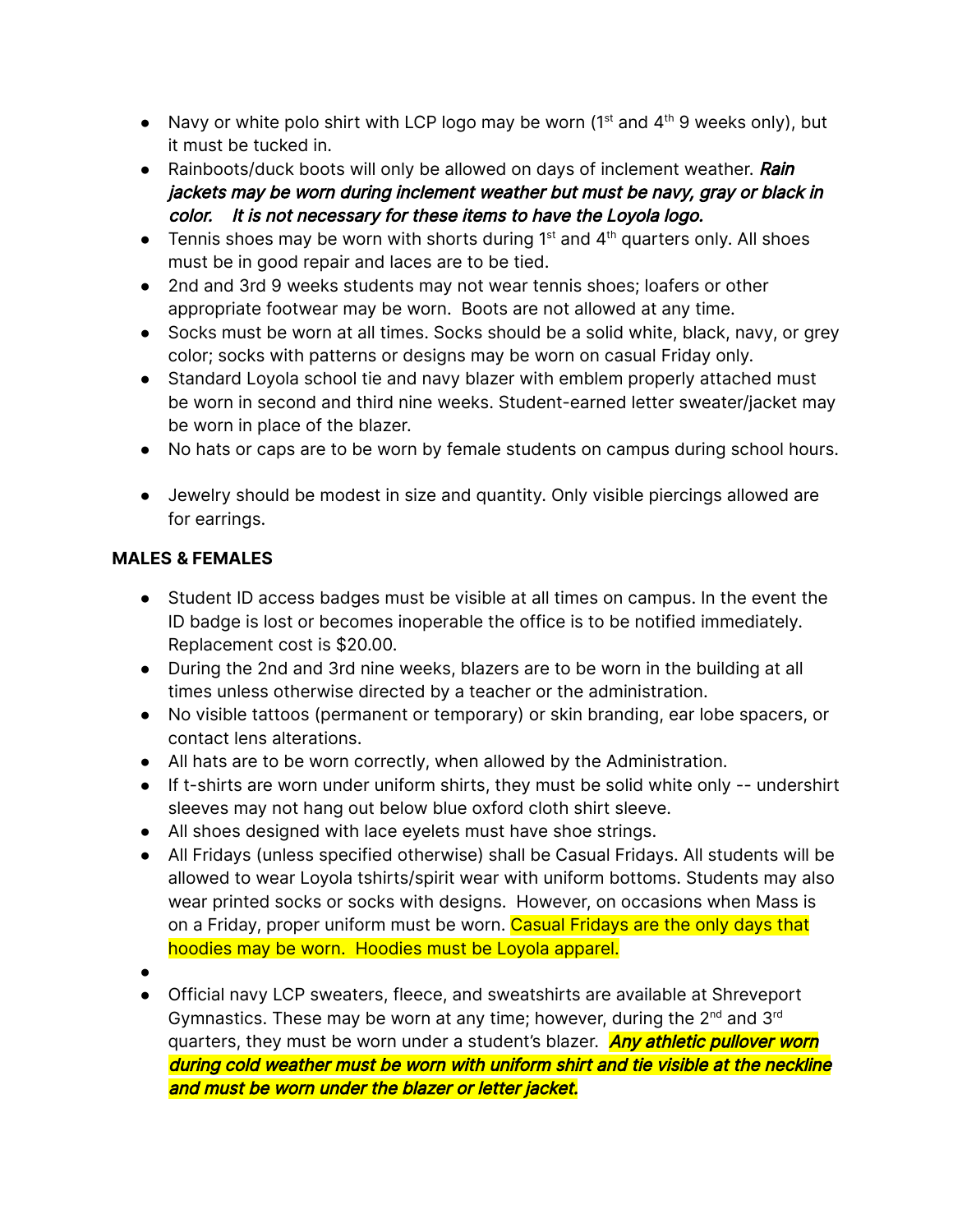- The only apparel that replaces the blazer is a letter jacket or letter sweater. No student is allowed to wear another person's letter jacket or letter sweater at school.
- "Dress Theme" days still follow the dictates of good taste and safety established by the school. Immodest attire or attire condoning immoral or illegal activity will not be allowed. School uniform must be worn if the student is not dressed in the designated theme.

All dress code infractions will be handled through Penance Hall, suspension or expulsion. The Administration is the final judge in matters relating to the school uniform.

The consequences for no ID and/or dress code violations are listed below:

| Number of<br>Offenses | Consequence                                 |
|-----------------------|---------------------------------------------|
|                       | <b>Penance Hall</b>                         |
|                       | <b>Parent Called to Bring</b><br>Uniform/ID |
| 3                     | <b>Penance Hall</b>                         |
|                       | <b>Call Parent/Send home</b>                |

# **"ACTING HONORABLY"**

#### **Honor Code**

Academic dishonesty will not be tolerated. Cheating in any form is damaging to the Loyola school community, and is both an academic and disciplinary issue. Cheating goes against the biblical principles on which the school was founded and is a violation of the trust of the faculty, administration and other students who complete their work by honest means.

Academic dishonesty includes a wide spectrum of activities including, but not limited to, presenting completed work as your own when in fact it is a prohibited collaboration or copying of another's work, improper use of electronic devices, creating and using electronic devices to share answers or information that the student is expected to complete without assistance, copying on a test or quiz, copying homework, "cheat sheets," passing on of answers or answer keys, improper use of teacher textbook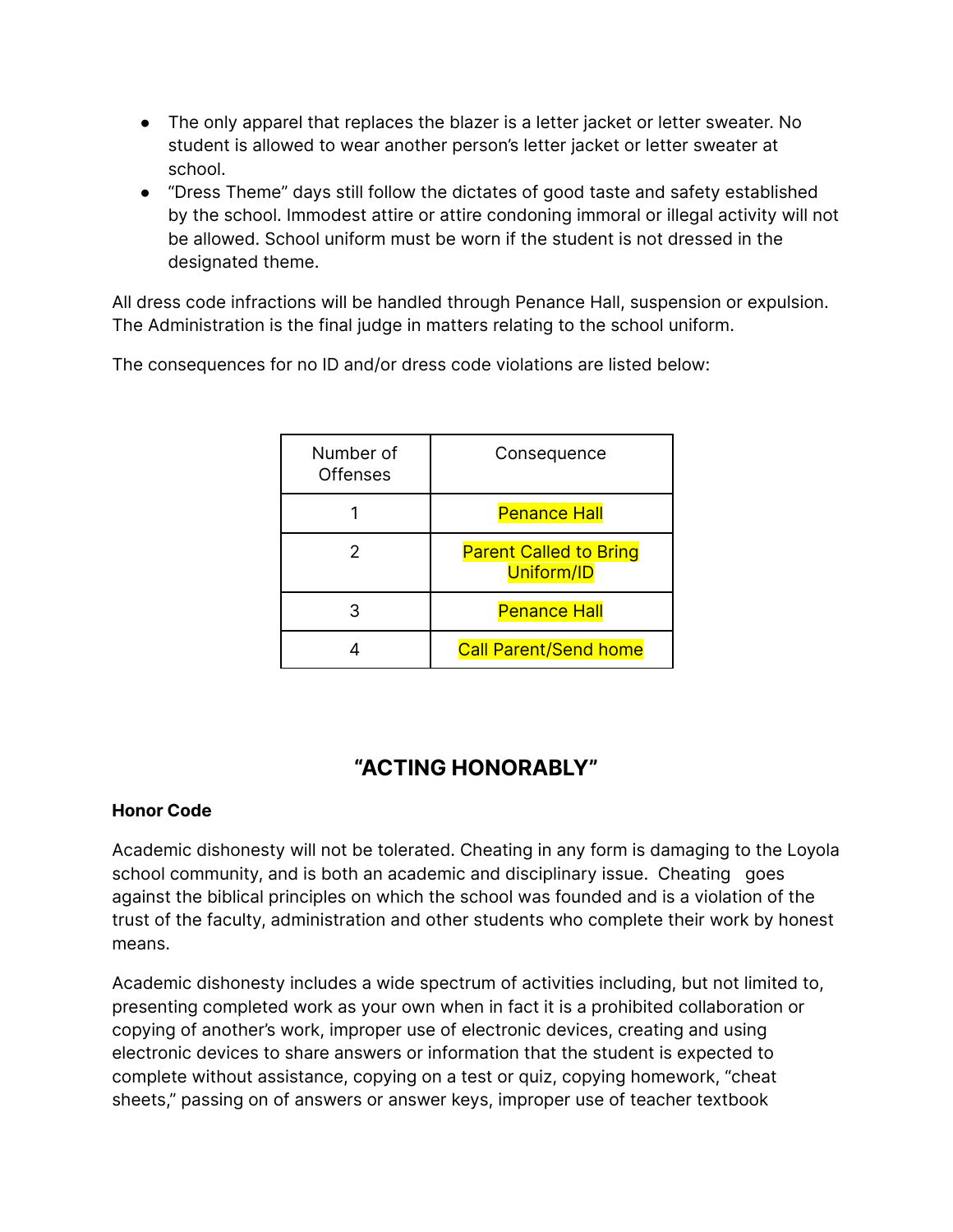manuals, improper use of electronic media listing answers to tests, stealing or usurping tests or other work intend for use, etc.

All students and their parents or guardians are required to sign an honor code, which is a binding agreement. Violation of this honor code may result in disciplinary action which may include suspension or dismissal. The honor code reads, "On my honor, before God, I have not given or received any unauthorized information on this test, nor am I aware of anyone else doing so."

On the first instance of cheating, students will be given appropriate disciplinary consequences and will receive a zero for the work, The individual teacher will then decide whether the student thereafter earns the opportunity to do additional bonus work to try to increase his or her grade. Such bonus work is not a right but a privilege granted by the teacher as he/she evaluates the student's efforts to reform and perform in that class. Such cheating must be reported to administration by the teacher(s) who discovers and investigates the cheating episode and the event will be recorded in the student's school record.

On the second instance of cheating in any class spanning the student's entire career at Loyola, the student's parents will be required to meet with the teacher and administration, the student will serve a two day in school suspension and receive a 0 on the work, with no opportunity to receive bonus credit. In addition, the student will not be allowed to participate in extracurricular activities sponsored by the school, including, but not limited to, attending club meetings, attending or participating in sporting events or practices, attending school dances, etc. for a period of seven school days from the date of the formal imposition of the discipline. Such cheating must be reported to administration by the teacher(s) who discover and investigate the cheating episode and the event will be recorded in the student's school record.

On the third instance of cheating, the student may be expelled permanently from LCP. Such cheating must be reported to administration by the teacher(s) who discover and investigate the cheating episode and the event will be recorded in the student's school record. If exceptional mitigating circumstances warrant the student's continued enrollment, the student will be on a probation status with regularly scheduled meetings and with an assigned probation teacher and will be required to complete a reformation program. Such mitigating circumstances, as mentioned above, will be defined and determined by administration.

If a student is caught cheating during final exams or on any final assignment designed to contribute 20 percent of the student's grade, and suspension is thus not available as a means of correction of behavior due to lack of school days remaining, the suspension will be replaced with a requirement that the student complete 10 hours of service within 10 days following the infraction, such service to be assigned by the administration and may not be counted toward any other community service requirements.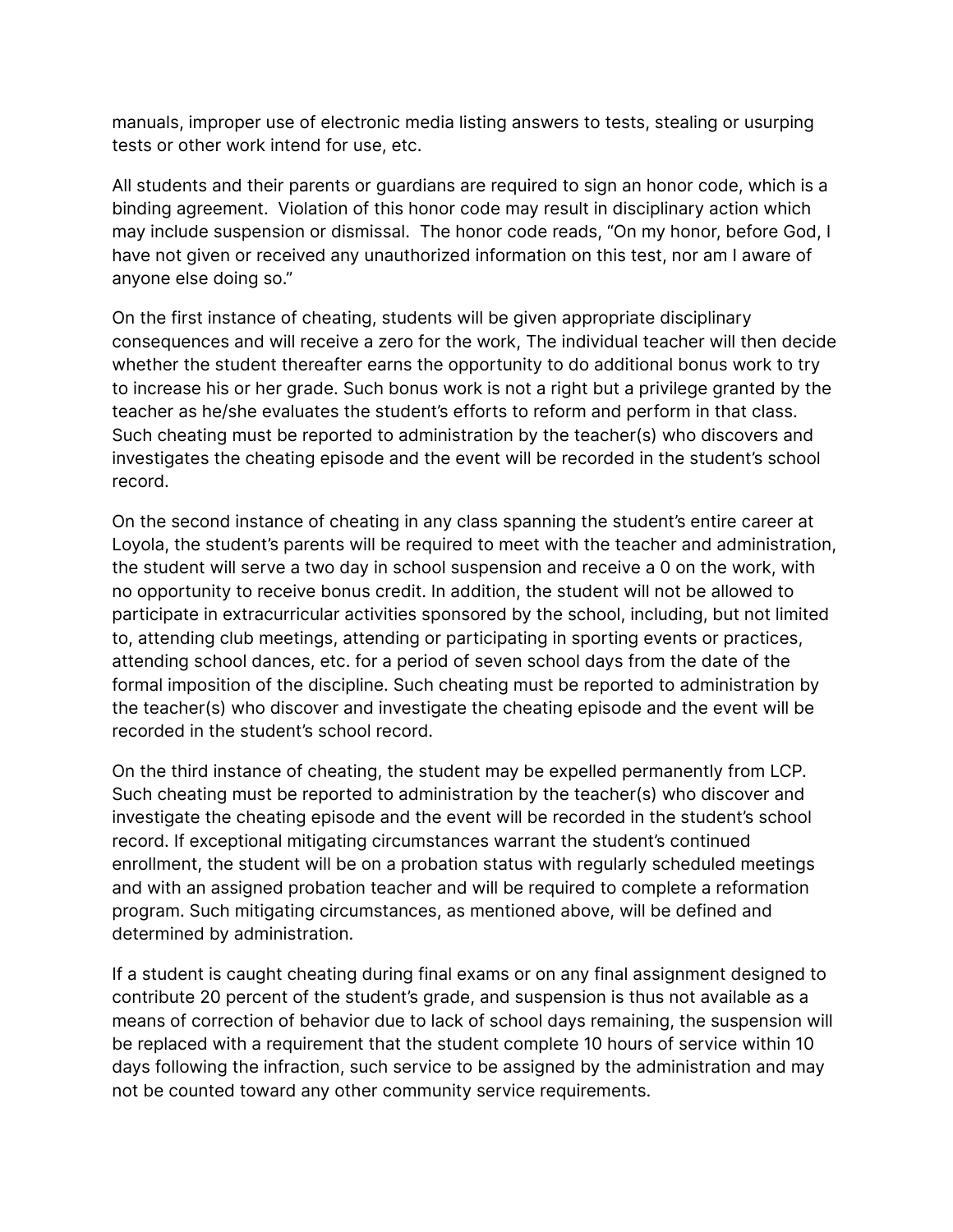#### **Dishonesty**

Dishonesty, including but not necessarily limited to cheating of any kind, forging parents' signatures, impersonating a parent on the phone, stealing, plagiarism or willful lying, makes a student subject to Penance Hall, parent conference, suspension or dismissal at the discretion of the administration.

#### **Assemblies and School Functions**

At all times students must conduct themselves appropriately and in a manner befitting a student of a Christian school. The following is exemplary but not inclusive of such behavior: being sensitive to the needs of others, being cooperative with those in authority and furthering the mission of Loyola College Prep.

#### **Conduct Off Campus**

Students must conduct themselves off campus in a manner consistent with their status as a member of the Loyola College Prep community and with the philosophy, policies, goals and commitments of Loyola College Prep as set forth in this Student Handbook.

Violation of civil or criminal law involving moral turpitude or other conduct that in the professional opinion of the school administration would reflect or cause discredit to the reputation of Loyola College Prep and/or the student by being contrary to the moral, religious or orthodox ethical principles of the Roman Catholic Church or the philosophies, policies, goals and commitments of Loyola College Prep as indicated in the Student Handbook makes a student subject to corrective action, including suspension or dismissal at the discretion of the Principal.

#### **Respect**

Each person at Loyola College Prep has a right to his or her own dignity and individuality. Thus, anyone who harasses or demeans another person whether seriously, in jest or online - including on social media - will be subject to appropriate corrective action. Harassment can involve verbal, electronic, Internet, written, physical, or behavioral intimidation of another. In almost all cases, harassment would be determined not by what one "meant" or "intended," but by how the action affected or impacted the person to whom the action is directed.

Electronic harassment, such as misusing social networks and texting, is subject to disciplinary action. Impersonation of a classmate or faculty member is also considered a form of harassment. Authorities may be involved in these types of cases. All students, parents, and fans are expected to abide by a code of conduct which incorporates Catholic values at all athletic and other school sponsored events. Foul or otherwise profane language will not be tolerated. Arguing, booing, throwing items or any behavior towards athletes, officials or administrators which is disruptive to the event will not be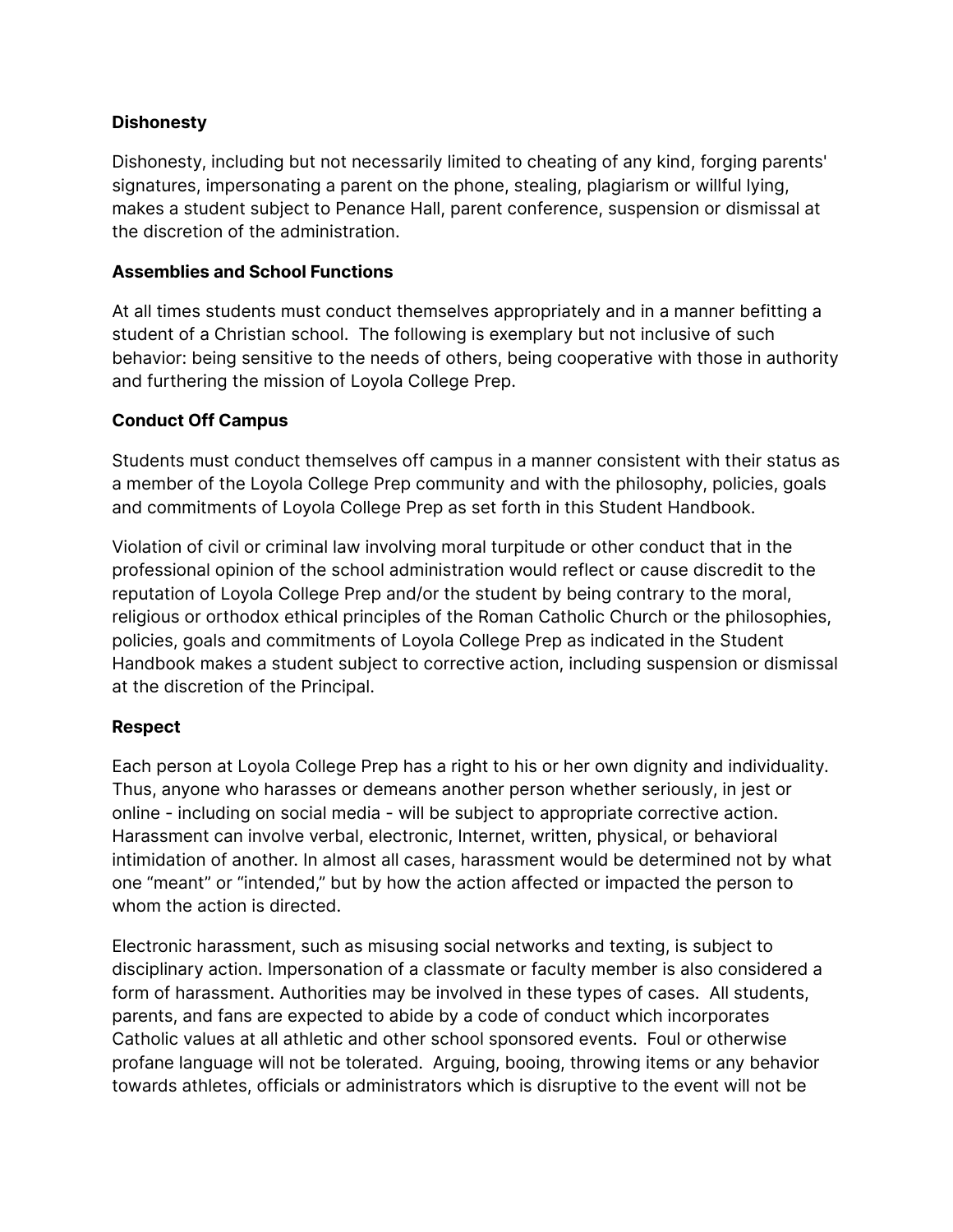tolerated. Any person showing unsportsmanlike conduct may be asked to leave and may not be allowed to return to future events.

Conduct that digresses from what is considered to be good behavior, following policy, or is contrary to Christian principles is subject to appropriate disciplinary action. Loyola reserves the right to take disciplinary action and or/suspend a student either temporarily or permanently if the administration feels that such action is in the best interest of the individual, the student body, or the school. Should corrective action be necessary, Loyola administration will choose from among counseling, denied privileges, detentions, suspensions, and expulsions depending upon the severity of the incident.

#### **Alcohol & Drugs**

Loyola College Prep is a drug-free and alcohol-free zone. Using, consuming, possessing, or dealing in illegal drugs or alcohol by a student or his/her date at school or any school-related function is not permitted. Students are not permitted to consume alcohol or use drugs prior to their attendance at school or any school activity. All students in vehicles in which alcohol or drugs are found or consumed will be subject to suspension or expulsion from school even if they may not have consumed. If a student is believed to be under the influence of drugs or alcohol at a school function, the school reserves the right to subject the student to testing procedures to detect the presence of drugs or alcohol. Parents of all parties involved are notified to pick up the students in the event of an alcohol violation. In the case of drug possession or use, the principal is mandated by law to contact law enforcement officers, as well as parents. Any student violating any regulation is subject to expulsion. Any student who violates the above rules and is allowed to stay in school may be required to do any/all of the following:

#### **FIRST OFFENSE**:

- The student may be suspended for a period of three days. The student will not receive a grade higher than a 65% on any homework, test, or other assignment administered during the period of suspension.
- The student will attend and complete a mandatory drug and alcohol education program to be selected or approved by the principal. Successful completion of the program will be evidenced by a certificate or letter of completion signed by the program's official. The Administration may also mandate additional professional assessment and treatment.
- The student will be prohibited from attending or participating in any and all extra-curricular activities and school-sponsored events and activities for a period of two months. Extra-curricular activities and school-sponsored events include, but are not limited to, varsity, junior varsity, and freshman athletic teams; academic, social or service organizations; athletic and social events, including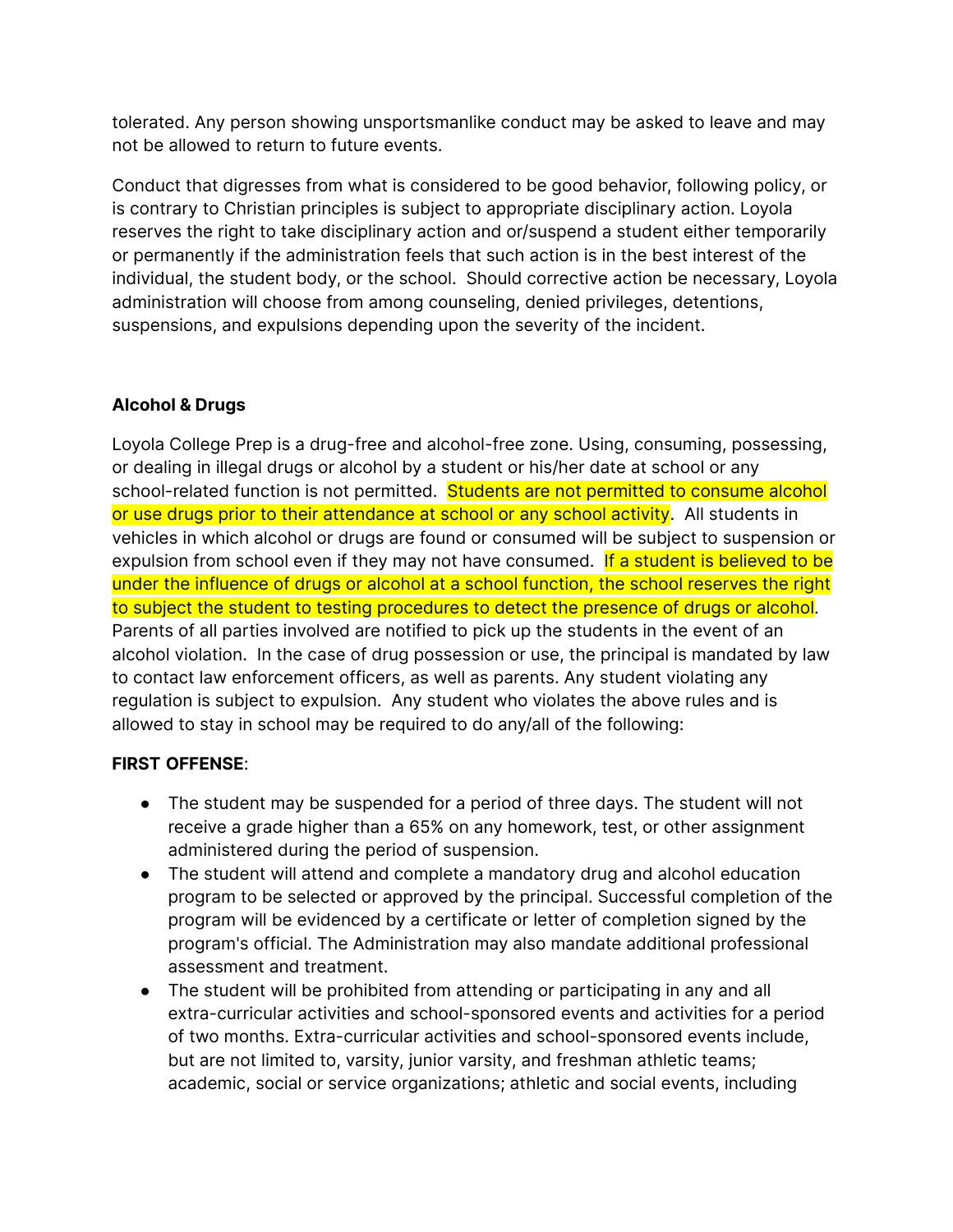homecoming and prom; and any offices held in the Student Government Association.

● Any student subject to the above who fails to comply with Sections 1, 2 and 3 shall be expelled.

#### **SECOND OFFENSE**

• If a student violates the above alcohol and drug policy after having been previously found to be in violation of the policy during his or her tenure at Loyola, the student shall be expelled.

#### **Searches**

The school administration reserves the right to search both persons and belongings, including but not limited to, lockers, vehicles or electronic devices, if the school has reason to believe, in its sole discretion, that a student is carrying illegal substances or alcohol. (Searches might also include e-mail accounts.) These searches can occur at all school functions, both on- and off-campus. The school administration reserves the right to obtain a drug screen from an independent testing source in cases of probable cause. Probable cause is defined as, but not limited to the following:

- Repeated absences or
- Inappropriate conduct or radically impaired academic performance or
- Smell of illegal substance or alcohol on student
- Other evidence deemed sufficient by the Administration

#### **Fighting**

For Loyola College Prep students, fighting is a serious offense (on or off campus) that may result in suspension or dismissal. Fighting is defined as an act of physical aggression resorted to when alternatives are available for avoiding such an act.

#### **Gambling**

With the exception of school-authorized raffles, no form of gambling or games of chance are allowed on campus.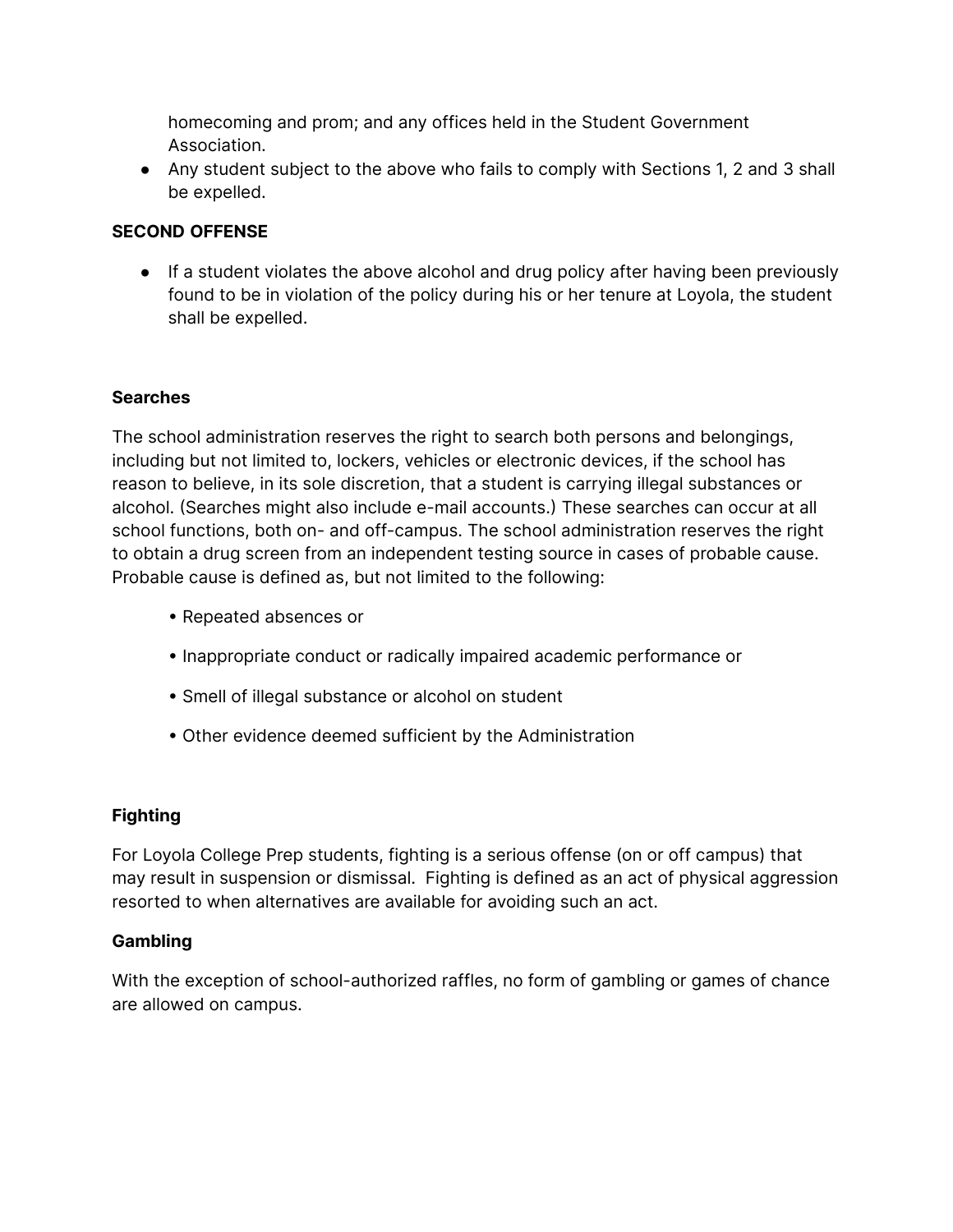#### **Sexting**

Students involved in possession or transmission of inappropriate photos on their cell phones or other electronic devices face suspension and/or expulsion. In accordance with the law, the Shreveport Police Department will be notified.

#### **Use of Computer Internet, e-mail and School Network**

Recognizing the power of technology, Loyola College Prep's students, teachers, staff and parents seek to define an acceptable use policy for Internet use, e-mail use and school network use.

#### **ACCEPTABLE USE:**

The purpose of computer and Internet use at Loyola College Prep is to support educational opportunities for its students, teachers and staff. Educational opportunities may be defined as research, curricular, extra-curricular or career oriented. All use of the Internet in the classroom, library, and office must be consistent with this policy. Teachers may require students to use Apple Classroom to monitor the iPad usage in the classroom and in instructional settings to comply with the honor code and to promote proper classroom use of the iPad.

#### **UNACCEPTABLE USE:**

- **●** Accessing, transmitting or posting information that is sexually explicit or promotes racism, sexism, or hatred based on religion, national origin or sexual orientation.
- **●** Accessing, transmitting or posting information that promotes illegal activities, including violations of copyrights.
- **●** Accessing, transmitting or posting information that is profane, demeans or harasses others.
- **●** Engaging in any activity that is harmful to the network (i.e. spreading viruses, hacking).
- **●** Using online materials that allow for plagiarism.
- **●** Violating the privacy of any individual.
- Taking, posting, transmitting, or possessing inappropriate and/or nonconsent pictures of students including in bathrooms or locker rooms.
- Bypassing the school filters by using VPNs or "hotspots".

#### **CONSEQUENCES OF VIOLATIONS**:

Consequences of violations are proportionate to the severity of the violation including but not limited to loss of electronic devices, suspension, expulsion, and/or legal action by authorities.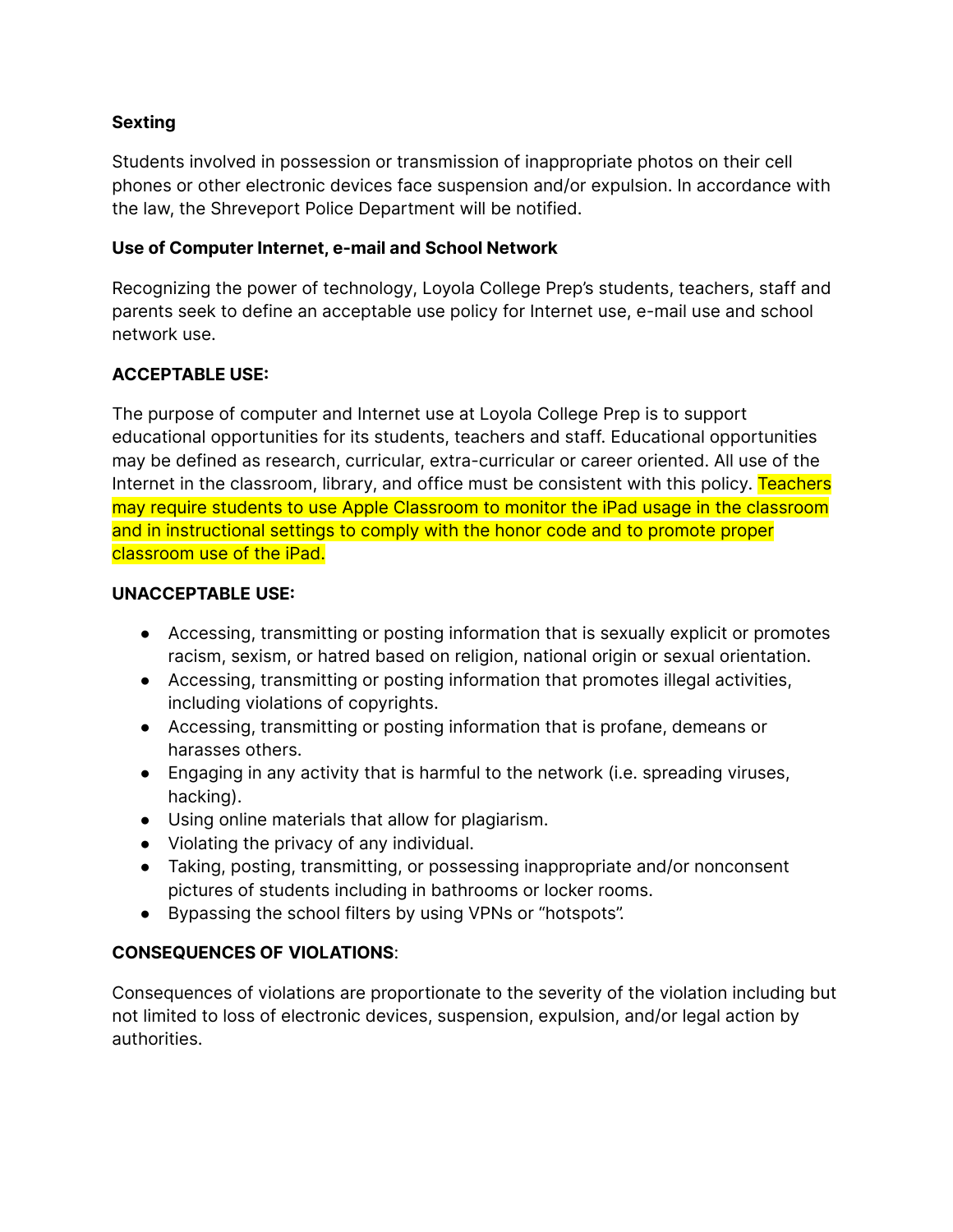#### **Inappropriate Objects or Materials on Campus**

Certain substances and objects are considered harmful, dangerous or otherwise inappropriate for students to possess on the campus. The school reserves the right to examine a student's car, locker, book bag, purse, wallet or other enclosure in order to confirm or deny possession of any questionable materials. Such materials, which are subject to confiscation, include but are not limited to the following:

**Medication**: The use of or possession of any medication while a student is on campus must be reported to the Principal. The school is not permitted to give a student even simple medication without the express permission of one of the student's parents. Students who require daily medications must have medication authorization forms on file. These forms are to be completed by the parent and physician prior to the administration of medications at school. These forms may be requested through the office by calling 318-221-2675. Once all provisions have been met, the student may obtain the prescribed dosage at the office. All medications are to be turned in to the front office in clearly labeled packaging prior to the start of the school day.

#### **Electronic Devices**:

- Student cell phones should be in their backpacks throughout the school day. Students may use their cell phone to make a call in the main office or in an administrator's office only. Students caught using phones during the school day will have the phone taken up immediately and serve a Penance Hall. Phones may be used on campus at lunch only and when the school day ends.
- IPads are the only electronic device allowed on campus. Laptops, personal computers, wireless devices or any non-iPad tablets will not be allowed on campus and will not be allowed to access the school network. Any student requesting to use an electronic device other than an iPad must request permission from the IT Director. Students caught using these devices will have them taken up immediately and serve a Penance Hall that day. Loyola College Prep is not responsible for any lost, stolen, or damaged iPad.
- Students will not be allowed to access phones, iPads, or other electronic devices at any time during the duration of a midterm or final exam period, even after everyone in their classroom has turned in their tests.

**Tobacco, Vaping, Juuling**: Smoking or the use of smokeless tobacco (including vapors or e-cigarettes) by a student is strictly prohibited at all times on school property (including the athletic complex and school parking lots) and area immediately adjacent to the school. Use or possession of any of these products is prohibited at all **school or school-related functions** and is subject to corrective action including, but not limited to, a minimum of 2 day suspension.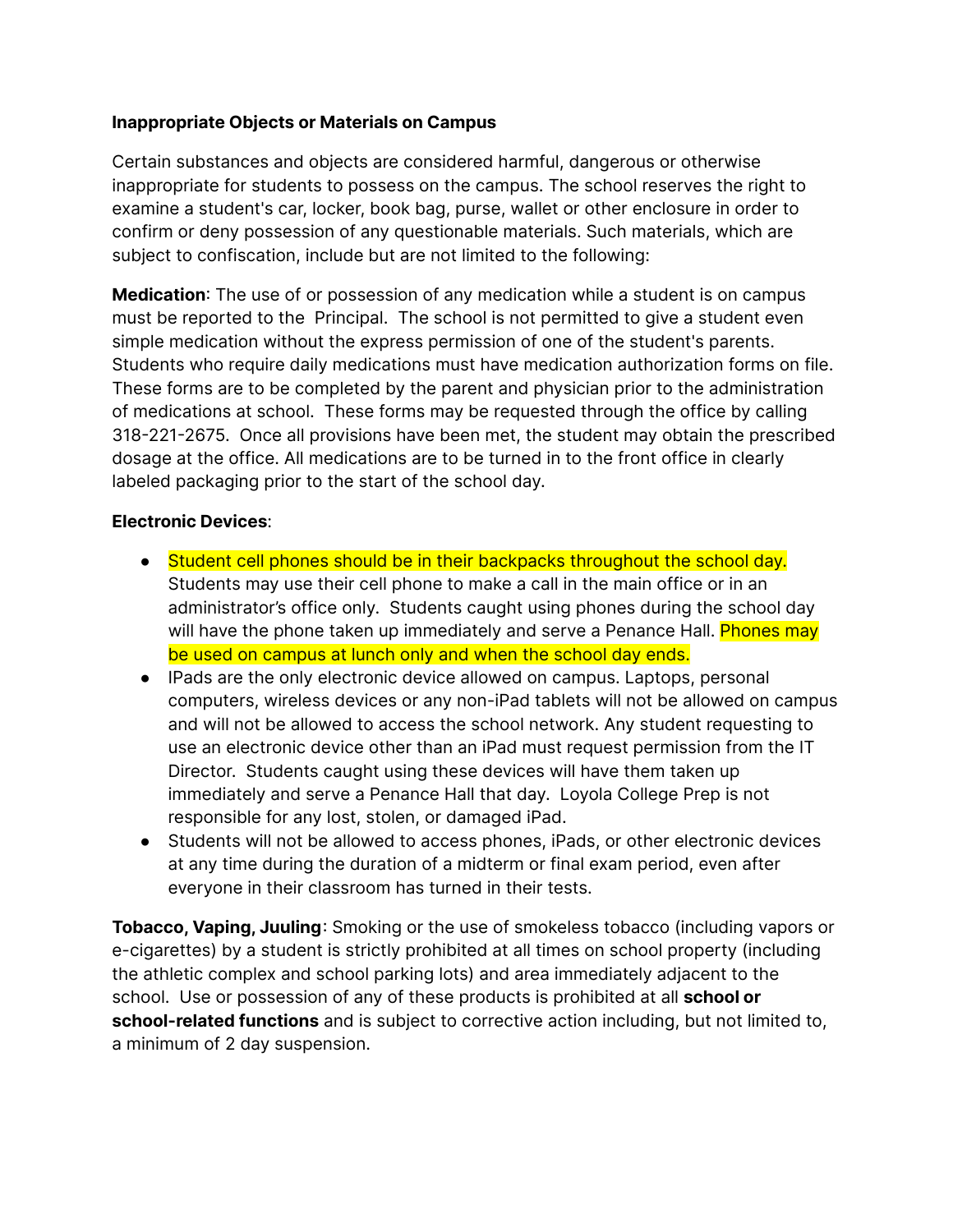**Weapons**: A weapon is defined as any instrument that is used or may be used to cause bodily harm. No student is permitted to possess any type of weapon while on the school grounds or at any school related function. Anyone violating this regulation is subject to suspension or dismissal.

**Chewing Gum**: Penance Hall- Habitual offenders will be dealt with by the administration.

**Other Prohibited Objects**: Fireworks, water balloons, water guns, stink bombs and similar objects that serve no purpose at school must not be brought onto campus (including parking lots) or at the Athletic Complex. Bringing such objects onto the campus could result in corrective action, including suspension or dismissal.

#### **Major Behavior Sanctions**

**Penance Hall (PH):** For more serious classroom offenses and for infractions of good order outside the classroom PH will be assigned. The school reserves the right to detain students after school hours as a result of inappropriate behavior or other violations of the behavior policy. Penance Hall is served Monday - Thursday before school (7:00 - 7:45) or after school (2:30 - 3:15) . All students assigned to Penance Hall will be required to serve it that day or the following day. No exceptions will be made.

Multiple days served in PH is considered to be a problem. After three PHs, students will be required to serve ISS. Repeat offenders will be subject to suspension and/or expulsion.

**Probation:** A student may be placed on behavioral probation if in the judgment of the Loyola College Prep administration the student has experienced chronic behavioral problems and/or a serious behavior problem. Behavioral probation places the student in jeopardy of being dismissed from Loyola College Prep. During probation time, no serious misconduct will be tolerated and the faculty and administration will be looking for positive signs of responsible improvement in the student's behavior and overall attitude. At the end of the probationary period, a student may be removed from probation, may have the probationary period extended or the student may be dismissed from school.

**In School Suspension (ISS):** A student may be placed in In School Suspension at the discretion of the Administration for first time suspension or suspensions related to occurrences of less serious behavior. The student must make up the assignments missed during the suspension time. The student shall not receive higher than a 65% once all missed work has been completed (including missed tests). If all work is not completed, the student shall receive a "0" for all work missed. Students serving ISS will not be allowed to participate in extracurricular activities, including athletic events or practices.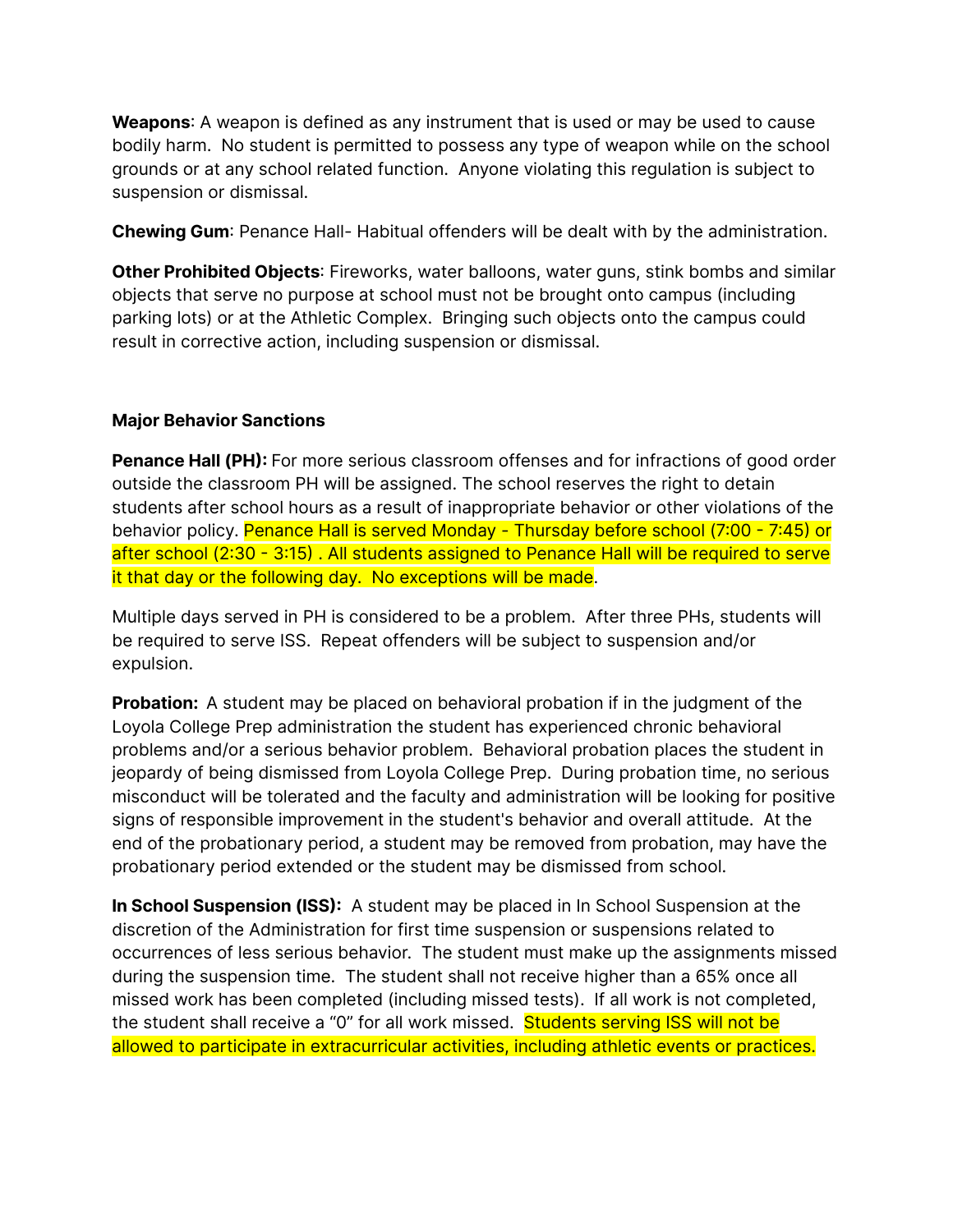**Suspension:** A student may be suspended for serious misconduct or repeated occurrences of less serious behavior. Suspension places the student in jeopardy of being dismissed from Loyola College Prep. A suspended student is not allowed to attend classes or any school related activities. The student must make up the assignments missed during the suspension time within three days. The student shall receive a maximum grade of a "65%" for all work missed (including tests) on his/her first suspension. After the first suspension, the student will receive a 0 on any work (including tests) for each subsequent suspension.

The Administration will inform the parents of any action taken regarding their child.

**Dismissal:** Dismissal requires that the student withdraw immediately from Loyola College Prep. The following procedure will be used in the case of a student subject to possible dismissal:

- **●** The Administration will meet with the student and recommend either for or against expulsion.
- **●** The parents will be called in for a conference with the Administration.
- **●** The Administration will review the information and recommendations concerning the case. The Administration may establish a committee of faculty members to serve as a Discipline Board to make recommendations in disciplinary cases. The decision of the Principal is final.

# **"GIVING YOUR BEST EFFORT"**

#### **Academic Failure Policy**

Any student who fails one class will be asked to remediate that credit during summer school. Any student who fails two classes during the year will be required to remediate both credits during summer school but will be admitted back to Loyola on a provisional basis. He or she will sign an Academic Contract which requires them to maintain a 2.0 grade point average for the next semester with no failing grades. The purpose of this policy is to keep the student on a successful path toward graduation. If this standard is met, the student will remediate the second failure during the following summer and will no longer be on academic probation. If a student fails three subjects, he or she will be asked to find a different school situation.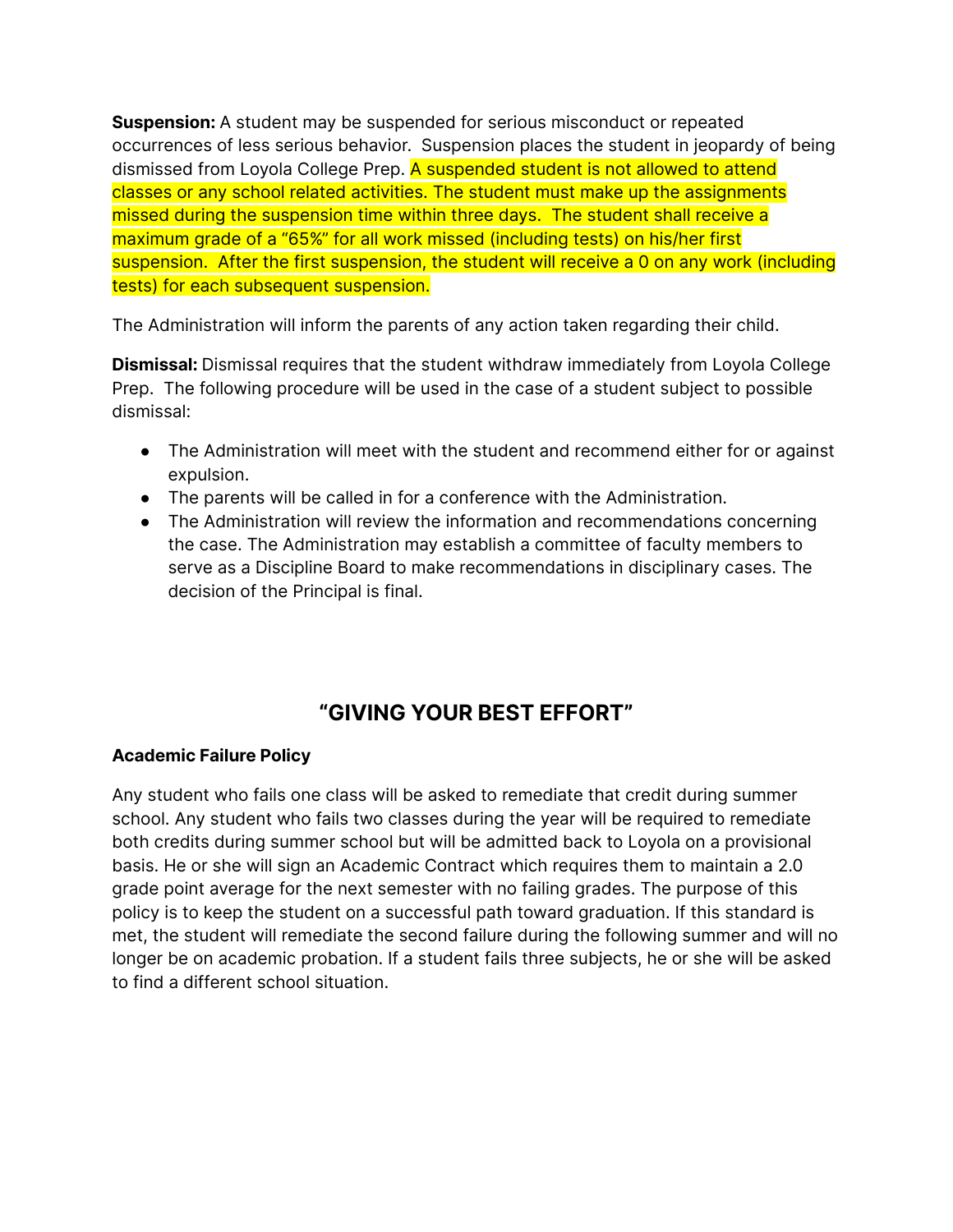#### **Learning Disabilities**

If your student has diagnosed learning difficulties, it is the responsibility of the parent to provide the school counselor with appropriate medical documentation. The school counselor will work with the parents, students and teachers to develop appropriate accommodations according to federal guidelines. Loyola seeks to comply with 504 accommodations, but does not provide special education services outside of the scope of a college preparatory educational institution.

#### **Co-Curricular Activities/Athletics**

For participation in athletic games or practice, students must meet the following requirements:

#### **CO-CURRICULAR ATTENDANCE ELIGIBILITY:**

- A. A student must be in school three-fourths of the day in order to participate in practice.
- B. A student must be in school the entire day on the day in which they are to participate in a contest/game/performance.
- C. A student must be in school the full school day following a scheduled interscholastic game/event. Failure to do so will result in:
	- a. First Offense Referral to the Athletic Director for Disciplinary Conference
	- b. Subsequent Offenses Exclusion from next practice/game immediately following absence (whichever is scheduled first)
- D. Exceptions to the above would include:
	- a. School sponsored activity
		- b. Case of family emergency
		- c. Written medical release from a physician
		- d. Doctors/Dentist appointment
		- e. Others at the discretion of the Principal/Athletic Director

#### **CO-CURRICULAR ACADEMIC ELIGIBILITY:**

One of the school's primary goals is the college and career preparation of all students; therefore, we expect each student-athlete to perform within reasonable academic standards:

- A student who has 1 or more F in any progress report or semester report card will not be allowed to participate in any athletic or extracurricular events until passing grade(s) have been achieved. For athletes, this overrides LHSAA eligibility.
- If the F is earned at the end of the semester report card, and the student is still eligible per LHSAA, the student will be required to sit out for at least 2 weeks even if the grade is brought up to passing within that 2-week window.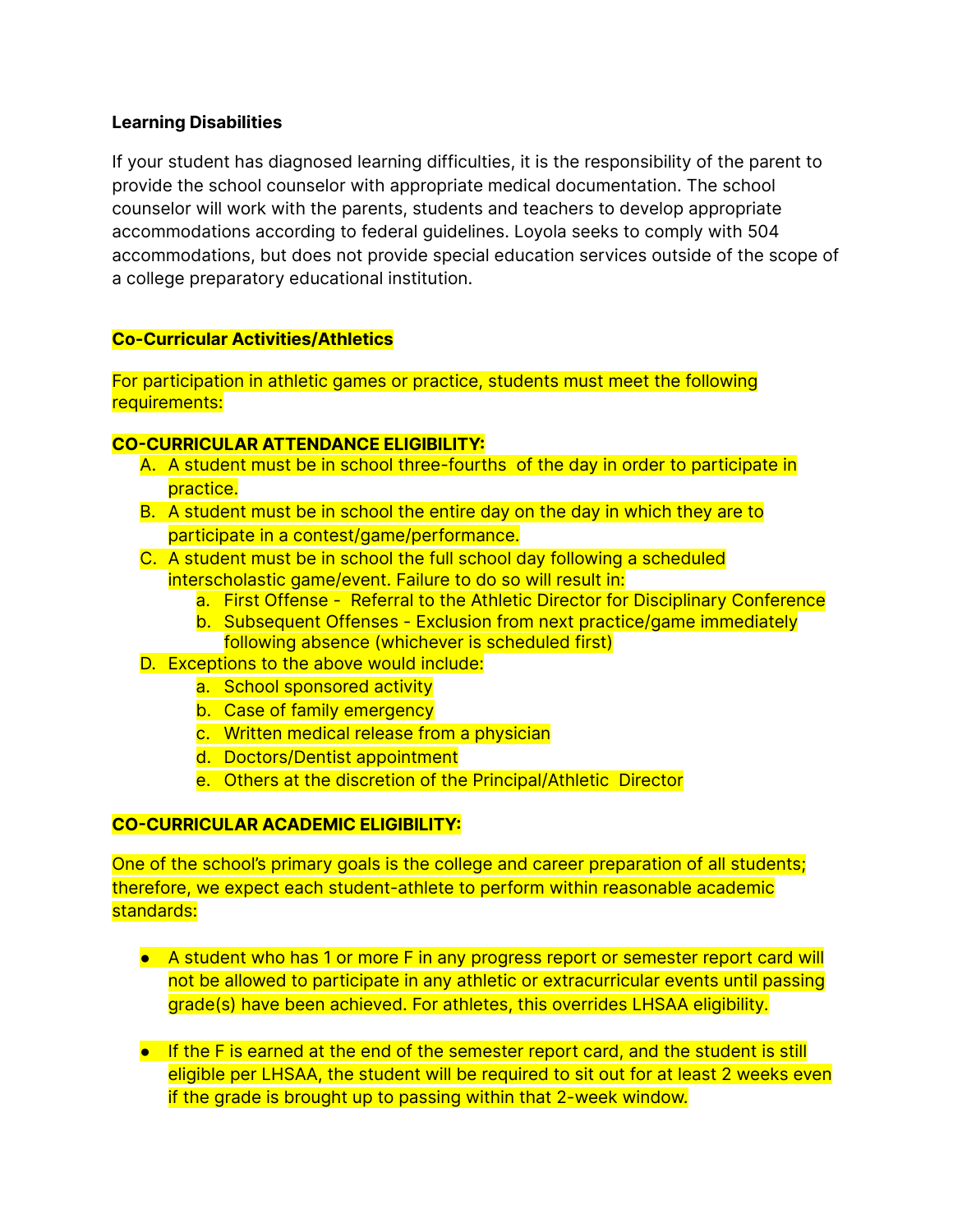#### **Co-Curricular Parent-Student Behavior:**

What does it mean to be a championship parent? Your most important responsibility as a Loyola sports parent is to make sure that your child enjoys being part of our team. You can help him/her to get the most out of their sport experience by being supportive and encouraging at all times. Avoid offering detailed instructions before, during our after the game or evaluating the coaches' or your son/daughter's performance at home. Simply stated, "let coaches coach, players play, officials officiate." The parents' role is to support their child. Your second responsibility as a sports parent is to create a positive atmosphere in the stands or on the sidelines in which both teams can bring out the best in each other during competition. While we can't control the behavior of the opponents, their coaches, and their fans, we can hold ourselves and each other to higher standards. We expect that you will set a good example by refraining from negative or sarcastic comments to opponents, referees, coaches, or our players, especially your own child. Remember fan behavior teaches children important moral lessons.

**Playing or participation in extracurricular activities is a privilege not a right and can be revoked due to behavior detrimental to the school/program.**

# **General information**

#### **Buckley Amendment**

Loyola College Prep adheres to the Buckley Amendment (Family Education Rights and Privacy Act) in regard to the privacy of students' records and the rights of non-custodial parents. It is the responsibility of the parents to share any custodial information decided through the courts. Official custodial agreements will be kept in a confidential file in the office of the principal. In the absence of a court document, the school will view each parent as having full legal custody of his/her child. In the absence of a court order to the contrary, non-custodial parents have the right to receive records about their child's academic progress or lack thereof.

#### **Cafeteria**

Students are encouraged to eat in St. Vincent's Hall, the school cafeteria, but are also permitted to bring their own lunches. For your student to be able to dine with us, or pre-order lunch, you will need to create an account with [www.myschoolbucks.com,](http://www.myschoolbucks.com) accounts must be kept current, and students with a negative balance of more than \$20.00 will not be allowed to purchase lunch or other items from the cafeteria; his/her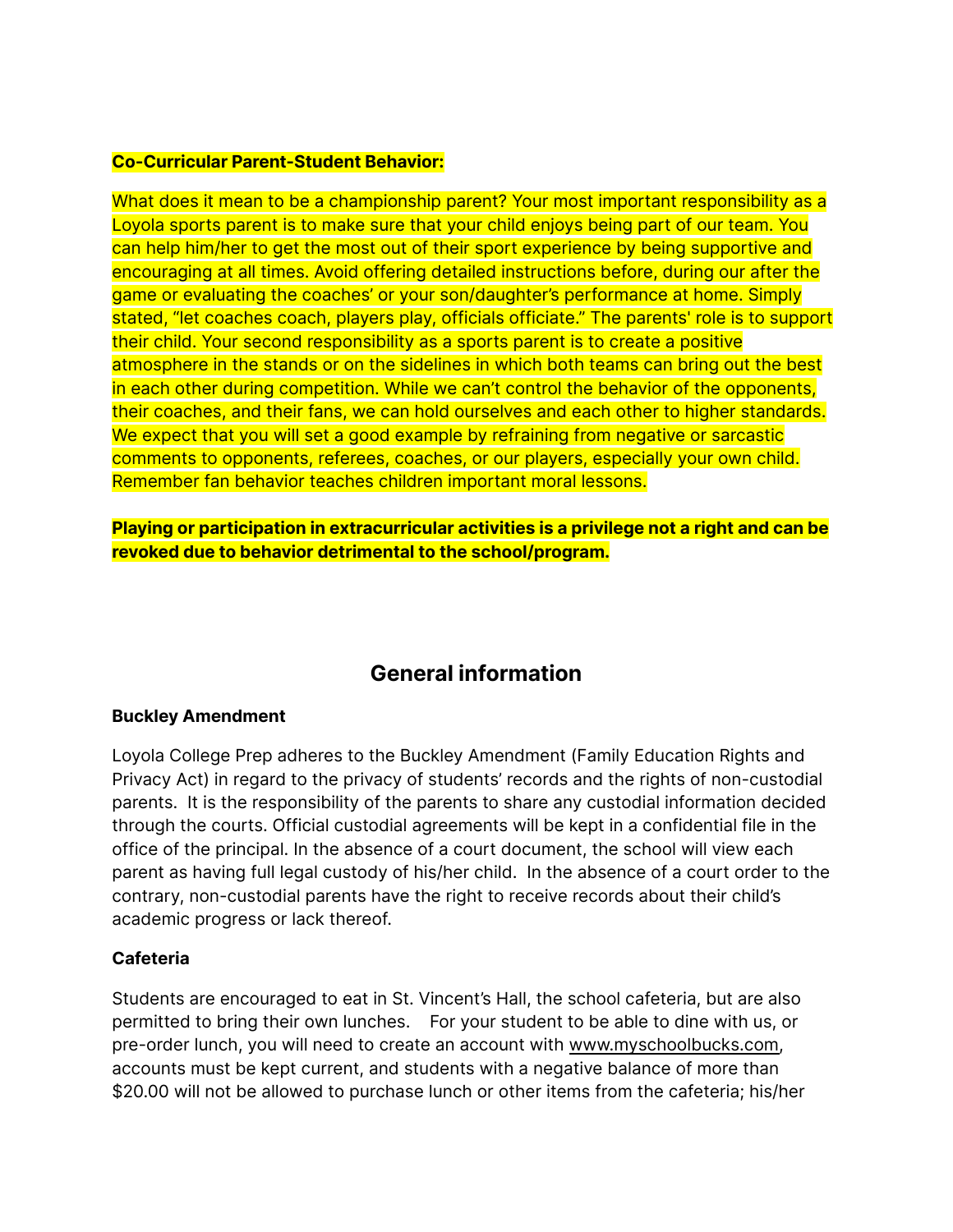Blackbaud access will also be blocked until the balance is paid. Parents are encouraged to set up their student's lunch payment accounts through MySchoolBucks at [www.myschoolbucks.com,](http://www.myschoolbucks.com) or they may send a check to the Business Office. This account will also be used if a student needs to make copies or print. Parents are not allowed to come to school to deliver lunches or forgotten items. No deliveries from outside restaurants or delivery services (i.e. pizza delivery, GoWaiter, etc) will be accepted in the office.

Water fountain/bottle filling stations are located throughout the school. Students may bring containers with secure lids to refill throughout the day. Containers should be empty upon student's arrival at school.

#### **Distribution of Printed Matter**

As the school is neither a public forum nor a public property, no person is allowed to distribute printed materials on campus without permission of the Principal or the Assistant Principal.

#### **Graduation**

A senior who has not earned the credits necessary to graduate, nor has completed his/her community service requirement, will not participate in Commencement. Attendance at Baccalaureate Mass and at Commencement is expected of all graduates as part of completion of graduation requirements.

All obligations to the school must be cleared in order for a diploma to be conferred. This could include finances, athletic uniforms, textbooks, service hours, academic requirements, etc.

#### **HONOR ROLL REQUIREMENTS**

**REGULAR HONOR ROLL**: To be a member of the Regular Honor Roll, a student must have all As and Bs.

**PRINCIPAL'S HONOR ROLL**: To be a member of the Principal's Honor Roll, a student must have all As.

#### **Library**

- **●** The library will be open from 7:30 a.m.- 2:45 p.m.
- **●** The library is a place for quiet study, research, or recreational reading. The librarian may bar from the library any person who cannot conform to these rules.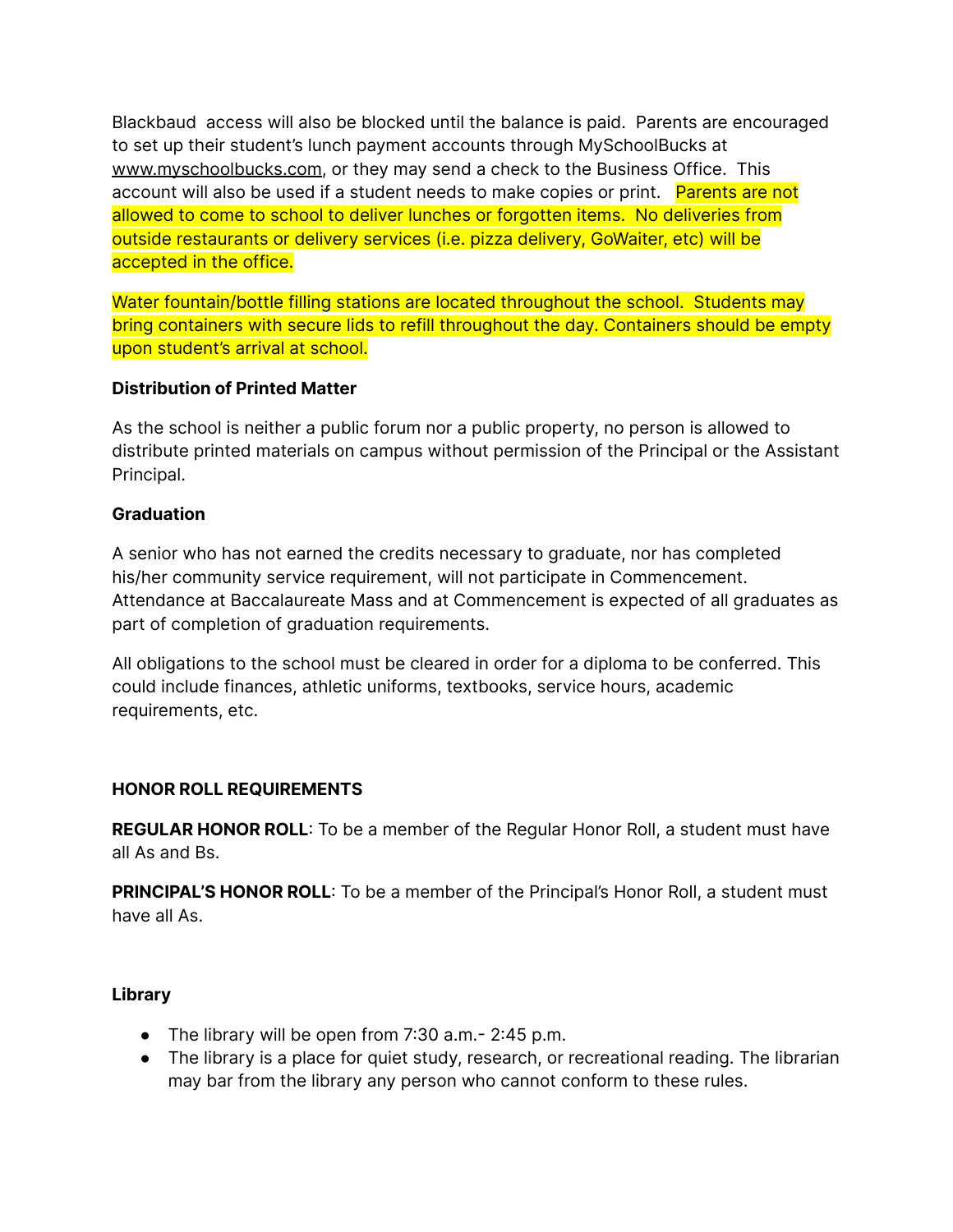- **●** All books except reference books and those on reserve may be checked out for two weeks and renewed for two additional weeks.
- **●** Reference books, magazines, and vertical file materials may not be checked out.
- **●** Any library material taken from the library must be checked out at the desk.
- **●** Failure in this regard is a serious offense.
- **●** Each student is responsible for any books he/she withdraws from the library. Any book lost or damaged beyond reasonable wear and tear must be paid for by the student.
- **●** Only school-related materials may be photocopied on the library copier. ID badges will be required for printing and for checking out materials from the library.
- **●** No food or drink is allowed in the library.
- **●** Use of the library is not a right; it is a privilege, and must be used in the proper manner.

#### **Google Classroom/Blackbaud Portal**

The Blackbaud My School portal is a link accessed from the Loyola homepage where parents and students can log in to view a student's schedule, check grades, and view report cards. Report cards will not be mailed; they can be printed from the portal. If at any time a student's financial obligations have not been met, access to the portal will be blocked. All students and parent will be sent via email at the beginning of the school year. Class announcements, assignments and documents will be posted via Google Classroom. Guardian notifications can be turned on via your child's teacher.

#### **Parking**

A student who drives to school and all school functions must comply strictly with the provisions of the Parking Regulations. Loitering in cars or in the parking areas is strictly prohibited. Violations of parking regulations or careless operation of a vehicle may result in the temporary or permanent suspension of a student's driving privileges to school and parking privileges at school.

Reserved parking places are limited for those students who purchase reserve parking permits. The parking permit must be displayed clearly. Vehicles parked in reserved areas without the parking permit will be towed without warning at the owner's expense.

Parking at Loyola College is a privilege granted to the school by the surrounding businesses and churches in the community. It is imperative that the students obey all parking regulations and that they enter and exit all parking lots in a safe and courteous manner.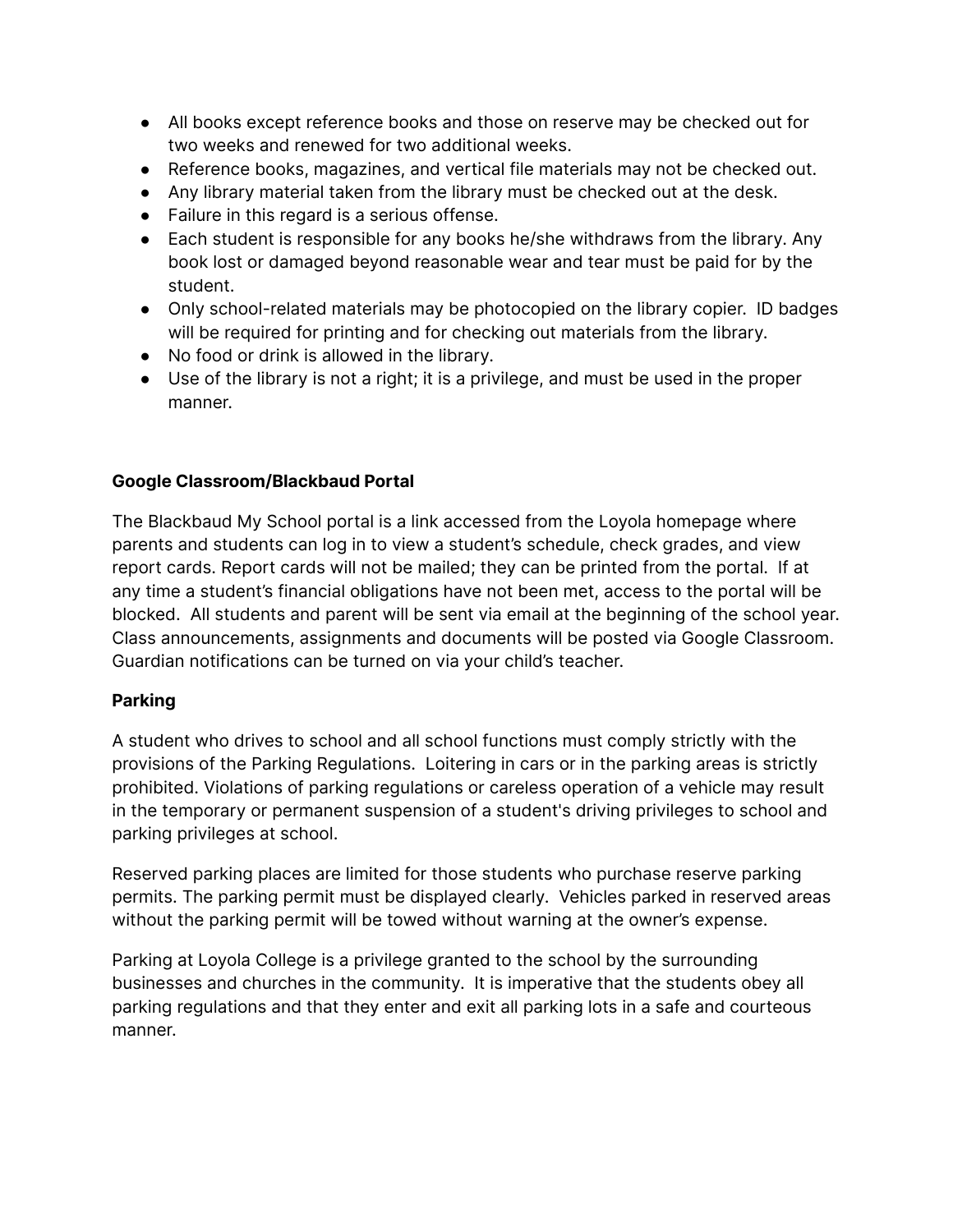#### **Cancellation of School Day**

In case of a general emergency in which school may be called off due to dangerous weather or other circumstances, Loyola College Prep will follow the action taken by the Diocese of Shreveport. Students and parents should use the radio or TV news reports concerning whether or not schools are open.

In the event of school cancellation, Loyola will implement its Cyber Day policy, which is outlined in the Appendix of this handbook.

#### **Student Accident Insurance**

Loyola carries student accident insurance on all Loyola students. It provides secondary coverage, but will cover what your primary carrier does not. If your child is hurt for any reason – football, PE, softball, etc. – please contact the applicable coach as soon as possible after the injury has occurred and let him/her know you need a claim form. Claim forms can also be obtained from the Business Office.

#### **Parents as Partners**

As partners in the educational process at Loyola College Prep, we ask parents:

- To actively participate in school activities such as Parent-Teacher Conferences;
- To see that the student pays for any damage to school books or property due to carelessness or neglect on the part of the student;
- To notify the school with a written note when the student has been absent or tardy;
- To notify the school office of any changes of address or important phone numbers;
- To meet all financial obligations to the school;
- To inform the school of any special situation regarding the student's well-being, safety, and health;
- To complete and return to school any requested information promptly;
- To read school notes and newsletters and to show interest in the student's total education;
- To support the religious and educational goals of the school;
- To attend Mass and teach the Catholic faith by word and example;
- To support and cooperate with the discipline policy of the school;
- To treat teachers with respect and courtesy in discussing student problems.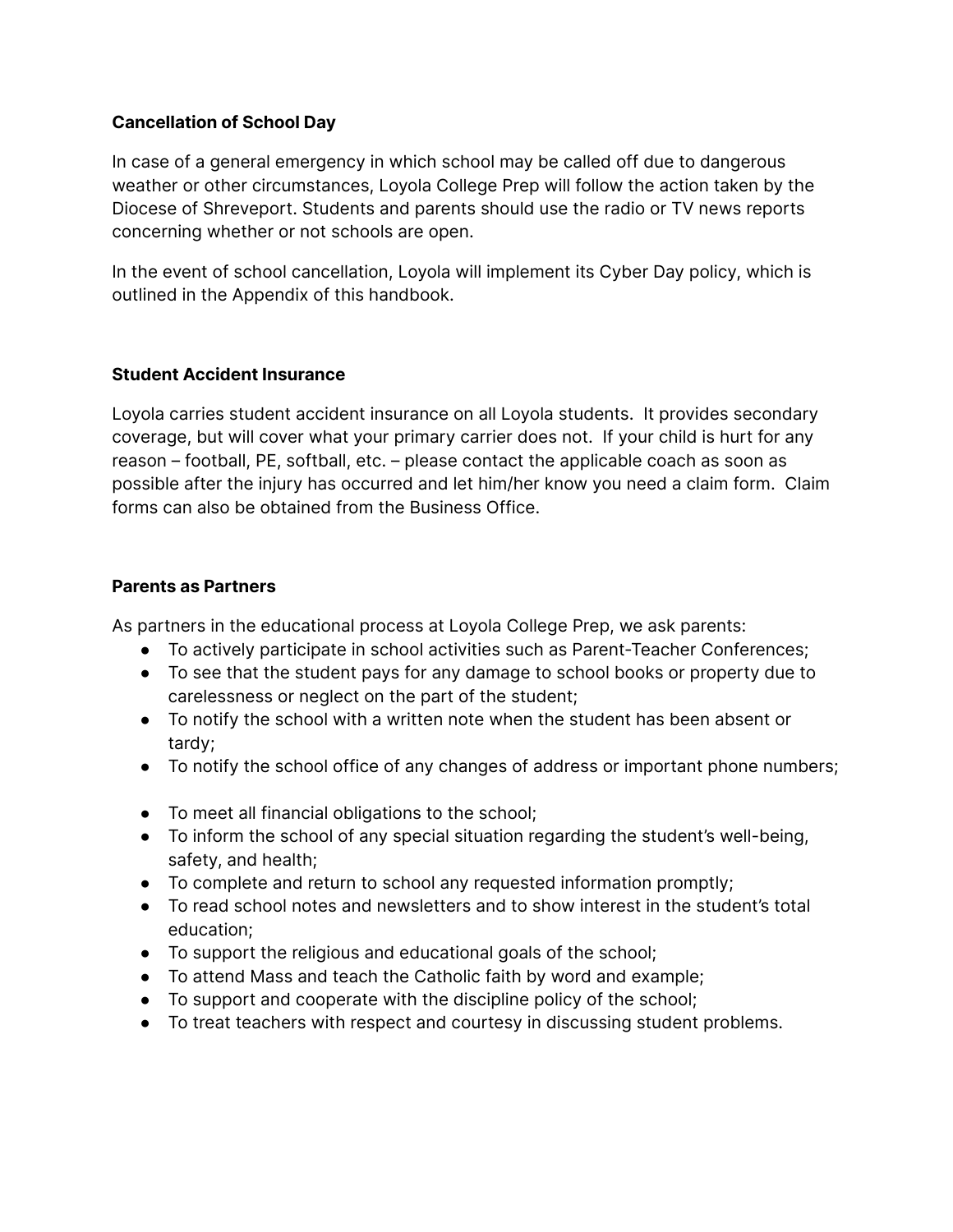Mass is an important part of the spiritual formation of the student. Please refrain from making appointments and checking students out during Mass.

Each student will be sent home with an Honor Code and Handbook Acknowledgement Form that must be signed by both the parent and the student and returned to the school.

Loyola College Prep reserves the right to amend or add to the Student Handbook at any time as needed, at the discretion of the administration.